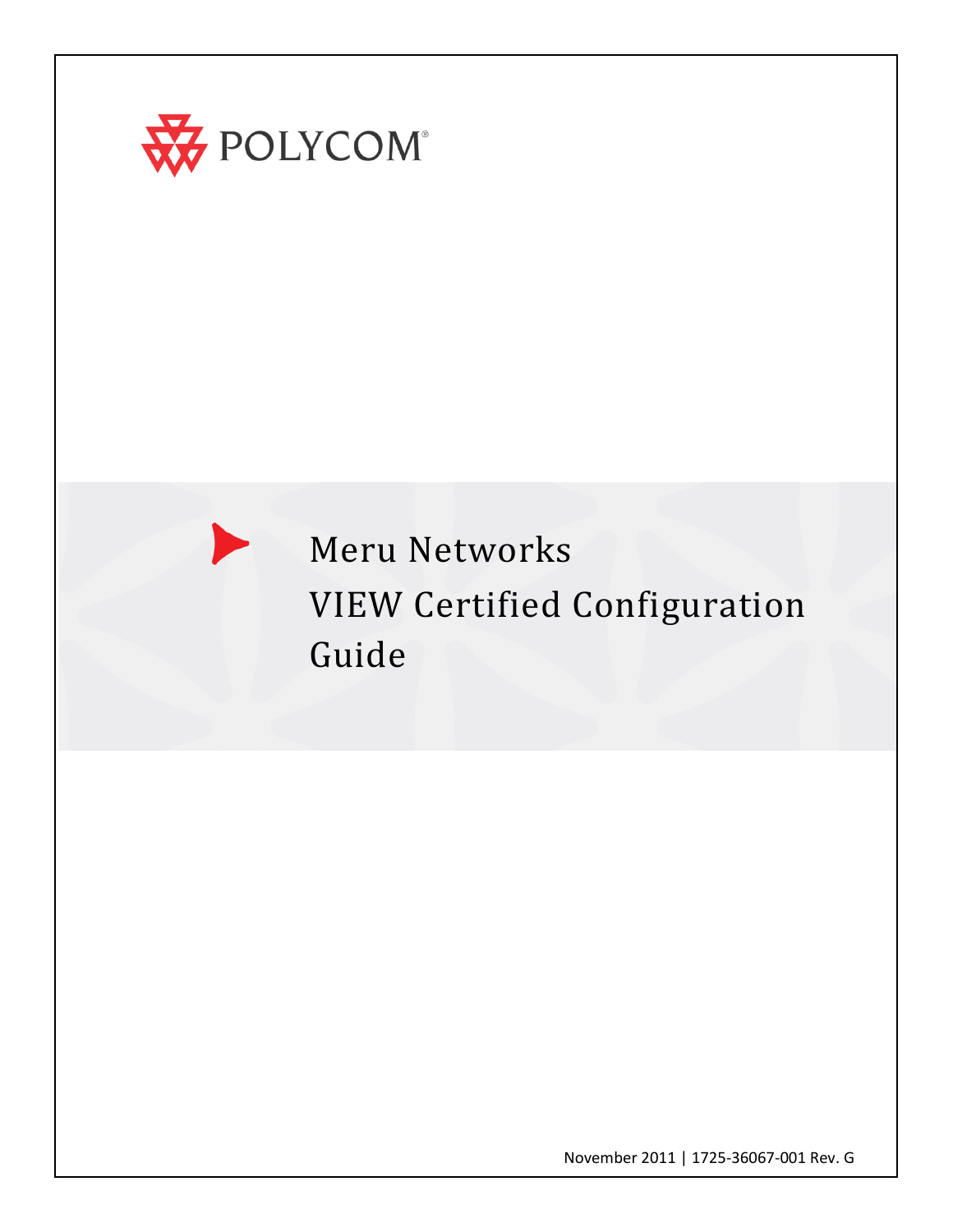#### **Trademark Information**

POLYCOM®, the Polycom "Triangles" logo and the names and marks associated with Polycom's products are trademarks and/or service marks of Polycom, Inc. and are registered and/or common law marks in the United States and various other countries. All other trademarks are property of their respective owners. No portion hereof may be reproduced or transmitted in any form or by any means, for any purpose other than the recipient's personal use, without the express written permission of Polycom.

#### **Patent Information**

The accompanying product is protected by one or more U.S. and foreign patents and/or pending patent applications held by Polycom, Inc.

#### **Disclaimer**

Some countries, states, or provinces do not allow the exclusion or limitation of implied warranties or the limitation of incidental or consequential damages for certain products supplied to consumers or the limitation of liability for personal injury, so the above limitations and exclusions may be limited in their application to you. When the implied warranties are not allowed to be excluded in their entirety, they will be limited to the duration of the applicable written warranty. This warranty gives you specific legal rights which may vary depending on local law.

#### **Copyright Notice**

Portions of the software contained in this product are:

Copyright © 1998, 1999, 2000 Thai Open Source Software Center Ltd. and Clark Cooper

Copyright © 1998 by the Massachusetts Institute of Technology

Copyright © 1998-2008 The OpenSSL Project

Copyright © 1995-1998 Eric Young (eay@cryptsoft.com). All rights reserved

Copyright © 1995-2002 Jean-Loup Gailly and Mark Adler

Copyright © 1996-2008, Daniel Stenberg, <daniel@haxx.se>

Permission is hereby granted, free of charge, to any person obtaining a copy of this software and associated documentation files (the "Software"), to deal in the Software without restriction, including without limitation the rights to use, copy, modify, merge, publish, distribute, sublicense, and/or sell copies of the Software, and to permit persons to whom the Software is furnished to do so, subject to the following conditions:

The above copyright notice and this permission notice shall be included in all copies or substantial portions of the Software.

THE SOFTWARE IS PROVIDED "AS IS", WITHOUT WARRANTY OF ANY KIND, EXPRESS OR IMPLIED, INCLUDING BUT NOT LIMITED TO THE WARRANTIES OF MERCHANTABILITY, FITNESS FOR A PARTICULAR PURPOSE AND NONINFRINGEMENT. IN NO EVENT SHALL THE AUTHORS OR COPYRIGHT HOLDERS BE LIABLE FOR ANY CLAIM, DAMAGES OR OTHER LIABILITY, WHETHER IN AN ACTION OF CONTRACT, TORT OR OTHERWISE, ARISING FROM, OUT OF OR IN CONNECTION WITH THE SOFTWARE OR THE USE OR OTHER DEALINGS IN THE SOFTWARE.

© 2011 Polycom, Inc. All rights reserved. Polycom, Inc.

4750 Willow Road Pleasanton, CA 94588-2708 USA

No part of this document may be reproduced or transmitted in any form or by any means, electronic or mechanical, for any purpose, without the express written permission of Polycom, Inc. Under the law, reproducing includes translating into another language or format.

As between the parties, Polycom, Inc., retains title to and ownership of all proprietary rights with respect to the software contained within its products. The software is protected by United States copyright laws and international treaty provision. Therefore, you must treat the software like any other copyrighted material (e.g., a book or sound recording).

Every effort has been made to ensure that the information in this manual is accurate. Polycom, Inc., is not responsible for printing or clerical errors. Information in this document is subject to change without notice.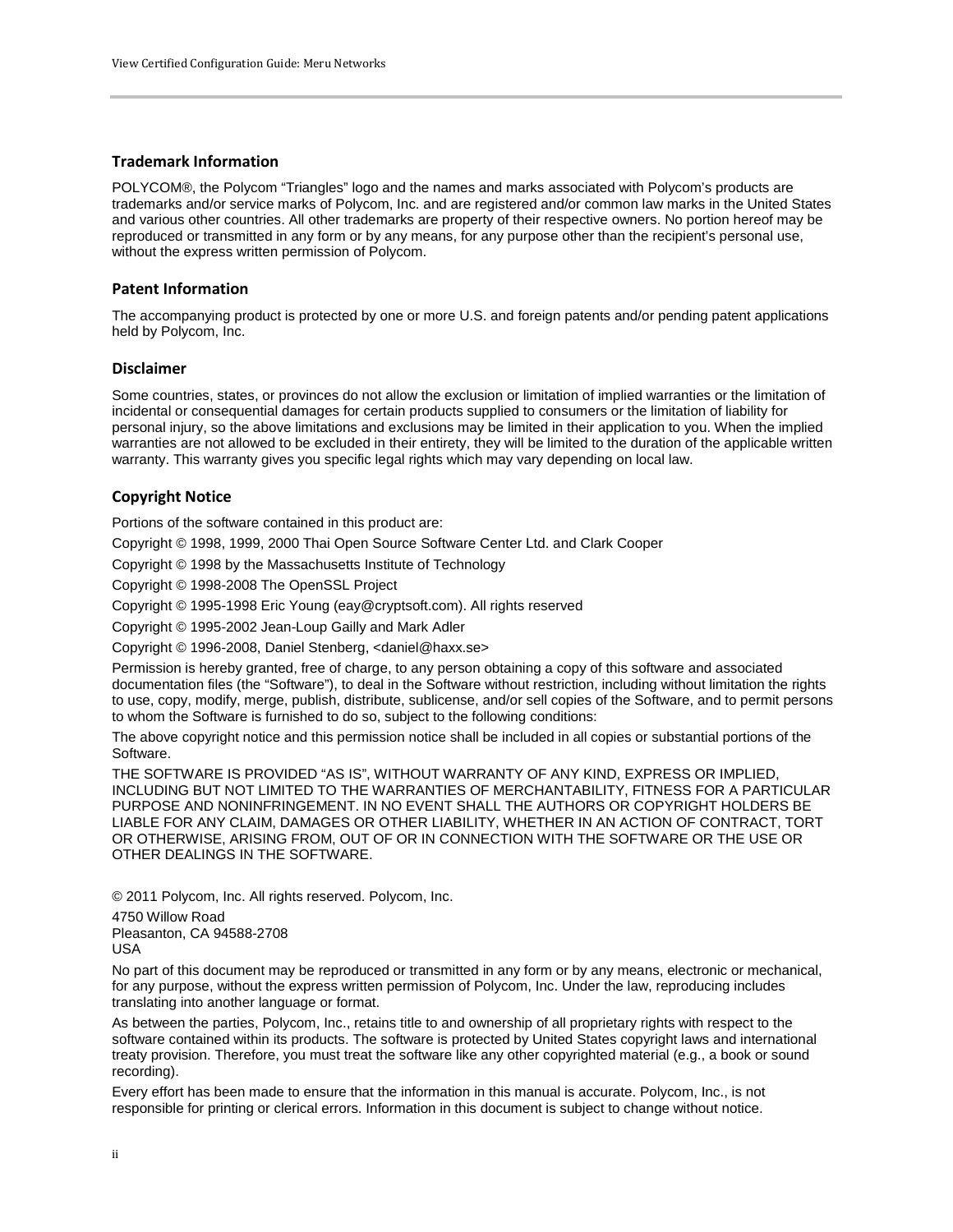# <span id="page-2-0"></span>**Contents**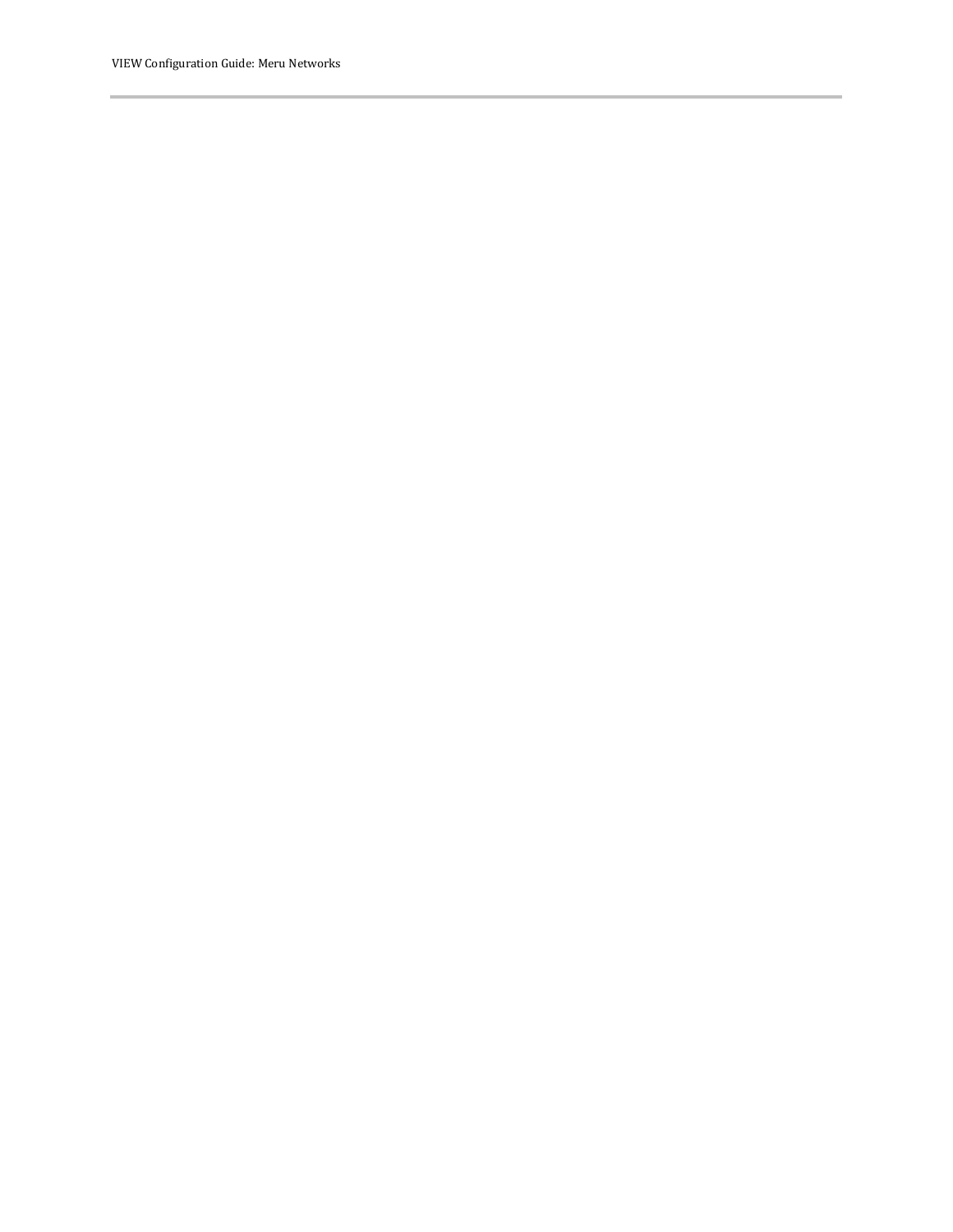# **Introduction**

Polycom's Voice Interoperability for Enterprise Wireless (VIEW) Certification Program is designed to ensure interoperability and high performance between Polycom Wireless Telephones and WLAN infrastructure products.

The products listed below have been thoroughly tested in Polycom's lab and have passed the VIEW Certification Test Plan. This document details how to configure Meru Networks Wireless LAN System and AP3xx with Polycom Wireless Telephones.

| Manufacturer:                  | Meru Networks: www.merunetworks.com      |                                             |  |  |
|--------------------------------|------------------------------------------|---------------------------------------------|--|--|
| Certified products:            | Controllers:                             | APs:                                        |  |  |
|                                | MC5000                                   | $AP3xx$ <sup>1</sup>                        |  |  |
|                                | MC4100                                   |                                             |  |  |
|                                | MC3000 <sup>1</sup>                      |                                             |  |  |
|                                | MC1500                                   |                                             |  |  |
|                                | MC1000 <sup>1</sup>                      |                                             |  |  |
| AP Radio(s):                   | 2.4 GHz (802.11b/g/n), 5 GHz (802.11a/n) |                                             |  |  |
| Security:                      |                                          | None, WPA-PSK, WPA2-PSK, WPA2-PEAP with OKC |  |  |
| QoS:                           | Wi-Fi Standard                           |                                             |  |  |
| AP software version certified: | 4.0-SR5-5                                |                                             |  |  |
| Network topology:              | Switched Ethernet (recommended)          |                                             |  |  |

## <span id="page-4-0"></span>**Certified Product Summary**

#### **Table 1**

<sup>1</sup> Denotes products directly used in VIEW Certification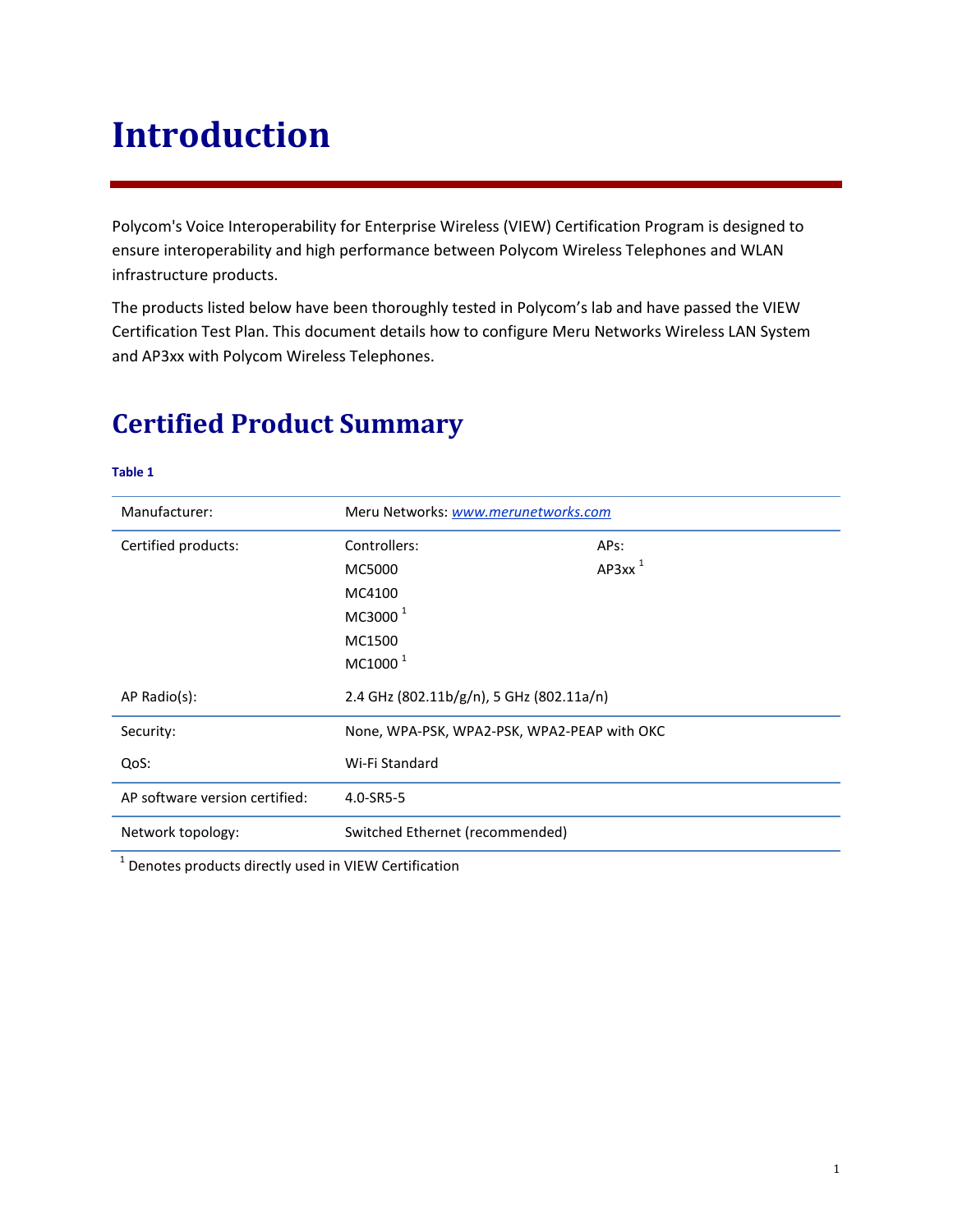#### **Table 2**

| SpectraLink 8400 Series test parameters |                                          |  |  |  |  |
|-----------------------------------------|------------------------------------------|--|--|--|--|
| Handset <sup>1</sup> radio mode:        | Meets VIEW minimum call capacity per AP: |  |  |  |  |
| 802.11b                                 | $6$ calls <sup>2</sup>                   |  |  |  |  |
| $802.11b$ /g                            | 10 $\text{calls}^2$                      |  |  |  |  |
| 802.11bgn                               | $8$ calls <sup>2</sup>                   |  |  |  |  |
| 802.11a & 802.11an                      | 10 calls $^2$                            |  |  |  |  |

 $1$  SpectraLink handset models and their OEM derivatives are verified compatible with the WLAN hardware and software identified in the table. Throughout the remainder of this document they will be referred to collectively as "SpectraLink Wireless Telephones", "phones" or "handsets".

<sup>2</sup> Maximum calls tested during VIEW Certification. The certified product may actually support a higher number of maximum calls for 802.11a and 802.11g radio modes.

#### **Table 3**

| SpectraLink 8020/8030 test parameters |                                         |  |  |  |  |
|---------------------------------------|-----------------------------------------|--|--|--|--|
| Handset <sup>1</sup> radio mode       | Meets VIEW minimum call capacity per AP |  |  |  |  |
| $802.11b \& b/g$ mixed & gn           | 6 (Wi-Fi Standard QoS) <sup>2</sup>     |  |  |  |  |
| 802.11a and 802.11an                  | 8 (Wi-Fi Standard QoS) <sup>2</sup>     |  |  |  |  |

<span id="page-5-0"></span> $1$  SpectraLink handset models and their OEM derivatives are verified compatible with the WLAN hardware and software identified in the table. Throughout the remainder of this document they will be referred to collectively as "SpectraLink Wireless Telephones", "phones" or "handsets".

<sup>2</sup> Maximum calls tested during VIEW Certification. The certified product may actually support a higher number of maximum calls for 802.11a and 802.11g radio modes.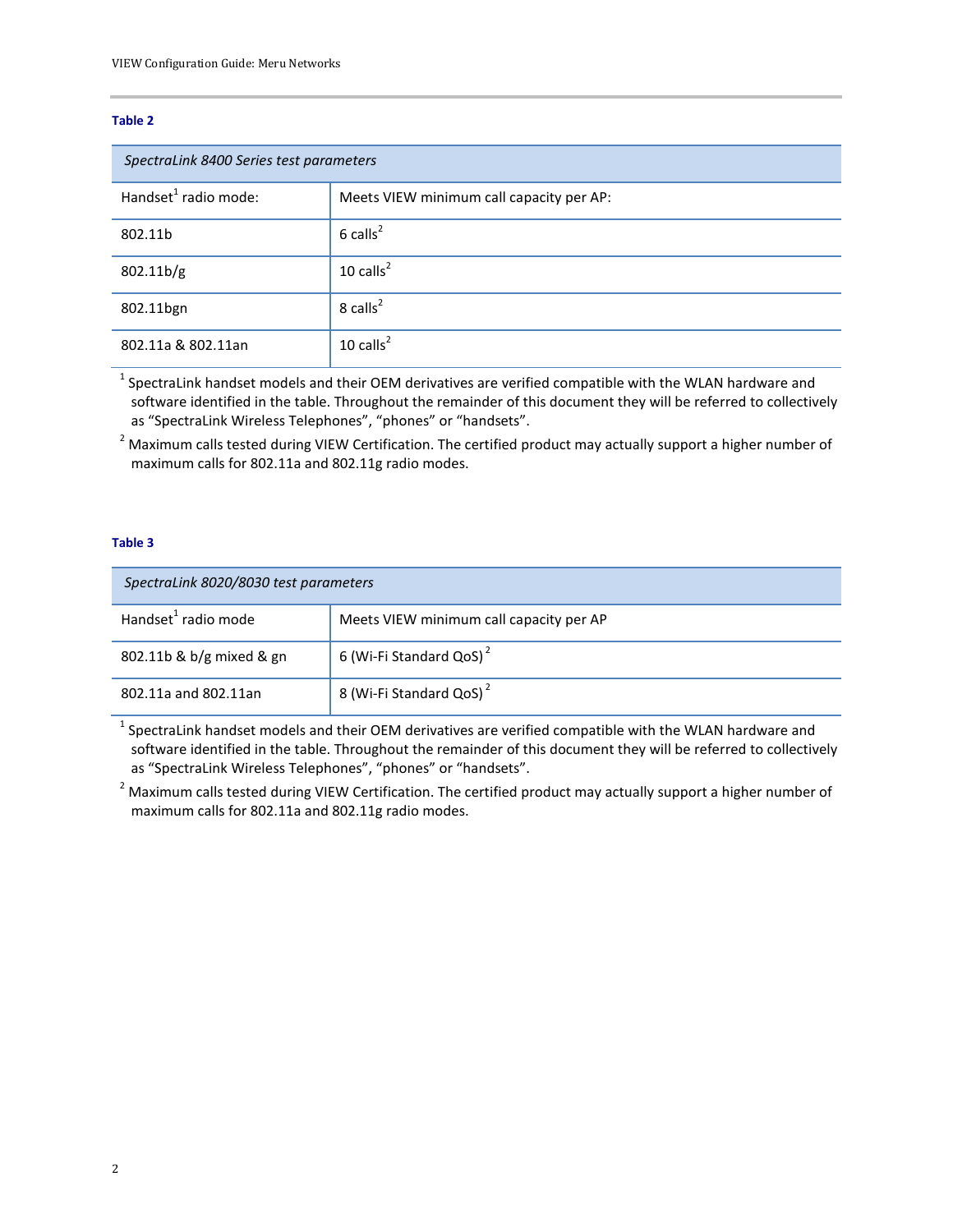# **Known Limitations**

- There should be a one-on-one mapping to ESSID and VLAN. If not, Multicast will not work
- EAP-FAST is not supported
- Only Virtual Cell/Virtual Port and the tunneled dataplane mode were tested. It is not known how well a layered deployment or bridged dataplane mode would perform.

# <span id="page-6-0"></span>**Polycom References**

Please refer to the Polycom *Deploying Enterprise-Grade Wi-Fi Telephony* white papers which are available at

[http://www.polycom.com/products/voice/wireless\\_solutions/wifi\\_communications/handsets/SpectraLi](http://www.polycom.com/products/voice/wireless_solutions/wifi_communications/handsets/spectralink_8020_wireless.html) [nk\\_8020\\_wireless.html](http://www.polycom.com/products/voice/wireless_solutions/wifi_communications/handsets/spectralink_8020_wireless.html) or

[http://www.polycom.com/global/documents/products/voice/datasheets/best-practices-for-deploying](http://www.polycom.com/global/documents/products/voice/datasheets/best-practices-for-deploying-plcm-spectralink-8400.pdf)[plcm-spectralink-8400.pdf](http://www.polycom.com/global/documents/products/voice/datasheets/best-practices-for-deploying-plcm-spectralink-8400.pdf)

This document covers the security, coverage, capacity and QoS considerations necessary for ensuring excellent voice quality with enterprise Wi-Fi networks.

For more detailed information on wireless LAN layout, network infrastructure, QoS, security and subnets, please see the *Best Practices Guide to Network Design Considerations for SpectraLink Wireless Telephones*, which is available at

[http://support.polycom.com/PolycomService/support/us/support/voice/wi-fi/index.html.](http://support.polycom.com/PolycomService/support/us/support/voice/wi-fi/index.html)

This document identifies issues and solutions based on Polycom's extensive experience in enterpriseclass Wi-Fi telephony. It provides recommendations for ensuring that a network environment is adequately optimized for use with SpectraLink Wireless Telephones.

# <span id="page-6-1"></span>**Product Support**

<span id="page-6-2"></span>Installation and configuration guides for Meru Wireless LAN Controllers and Access Points can be found on the Meru Networks website at [http://www.merunetworks.com.](http://www.merunetworks.com/)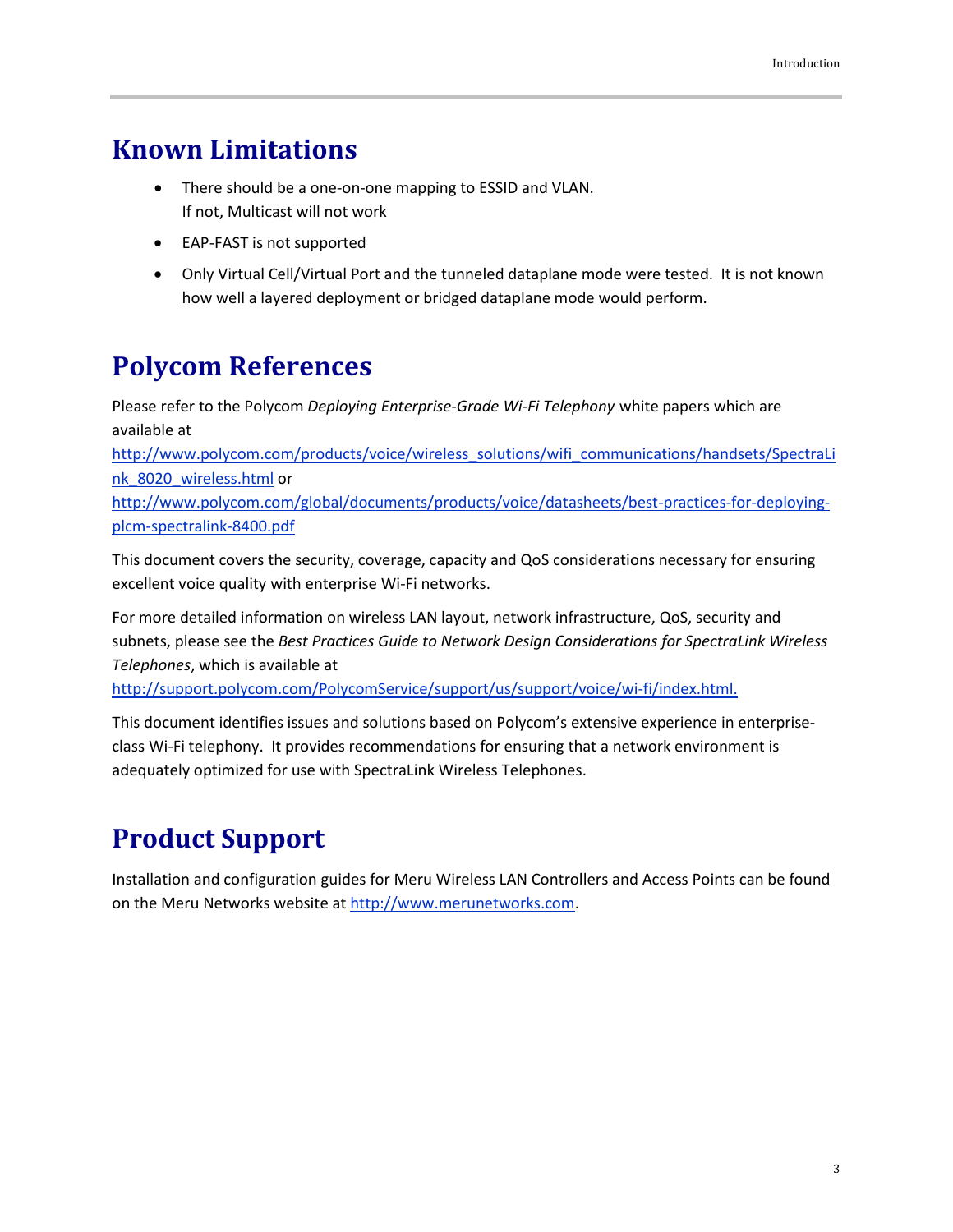# **Network Topology**

The following topology was used during VIEW Certification testing:

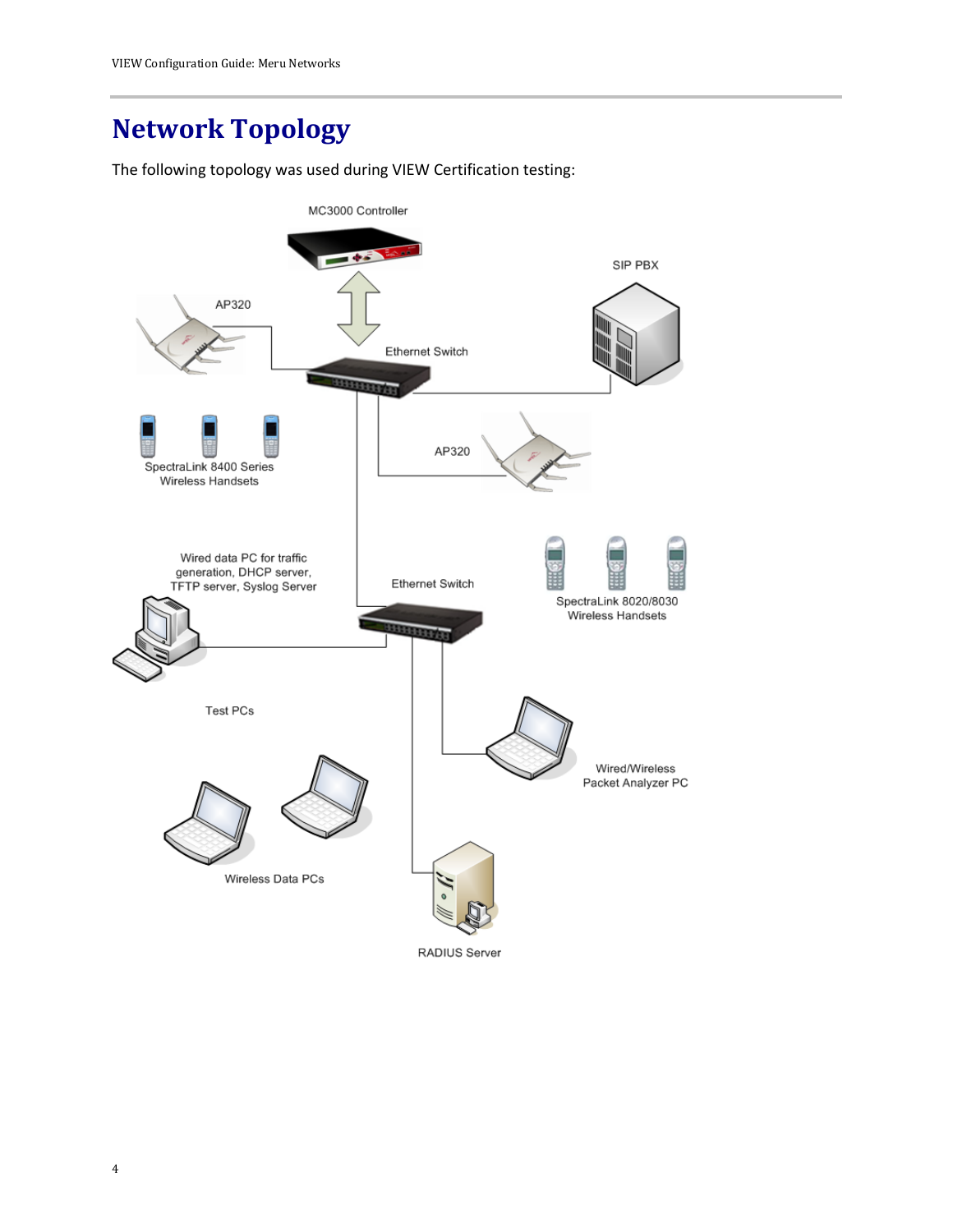# **Chapter 1: Initial Setup for Meru Wireless Infrastructure**

The Meru network enterprise LAN solution is a controller-based solution. The controller should be initially configured before setting up the Access Points and its parameters for deploying and servicing the wireless clients

# <span id="page-8-0"></span>**Configuring a New Controller Starting from Factory Defaults**

Initial setup of a controller requires a serial connection to a PC or laptop to configure the controller network identification settings. After that, the controller management interface is accessed through the network via an SSH2 connection for using the CLI or secure HTTP connection from the Web UI.

## **Startup**

- **1** Before applying power to the controller, make sure the controller is connected to an Ethernet switch.
- **2** Set up a serial connection from the PC or laptop to the controller. For the initial controller configuration, you must connect to the controller using the serial port. Plug the Null modem serial cable into the controller serial port and the other end into the serial port of the PC or laptop.
- **3** On the PC or laptop, set up an ANSI or VT100 compatible terminal session with the following settings:
	- 115200 baud
	- 8 bits
	- no parity
	- 1 stop bit
	- no flow control
- **4** Plug the controller into the AC power source.
- **5** Press the controller Power On/Off switch. When the controller boots for the first time, it shows a series of informational messages and then presents the default login prompt.
- **6** Log in as admin using the default password, also admin:

```
default login: admin
Password:
```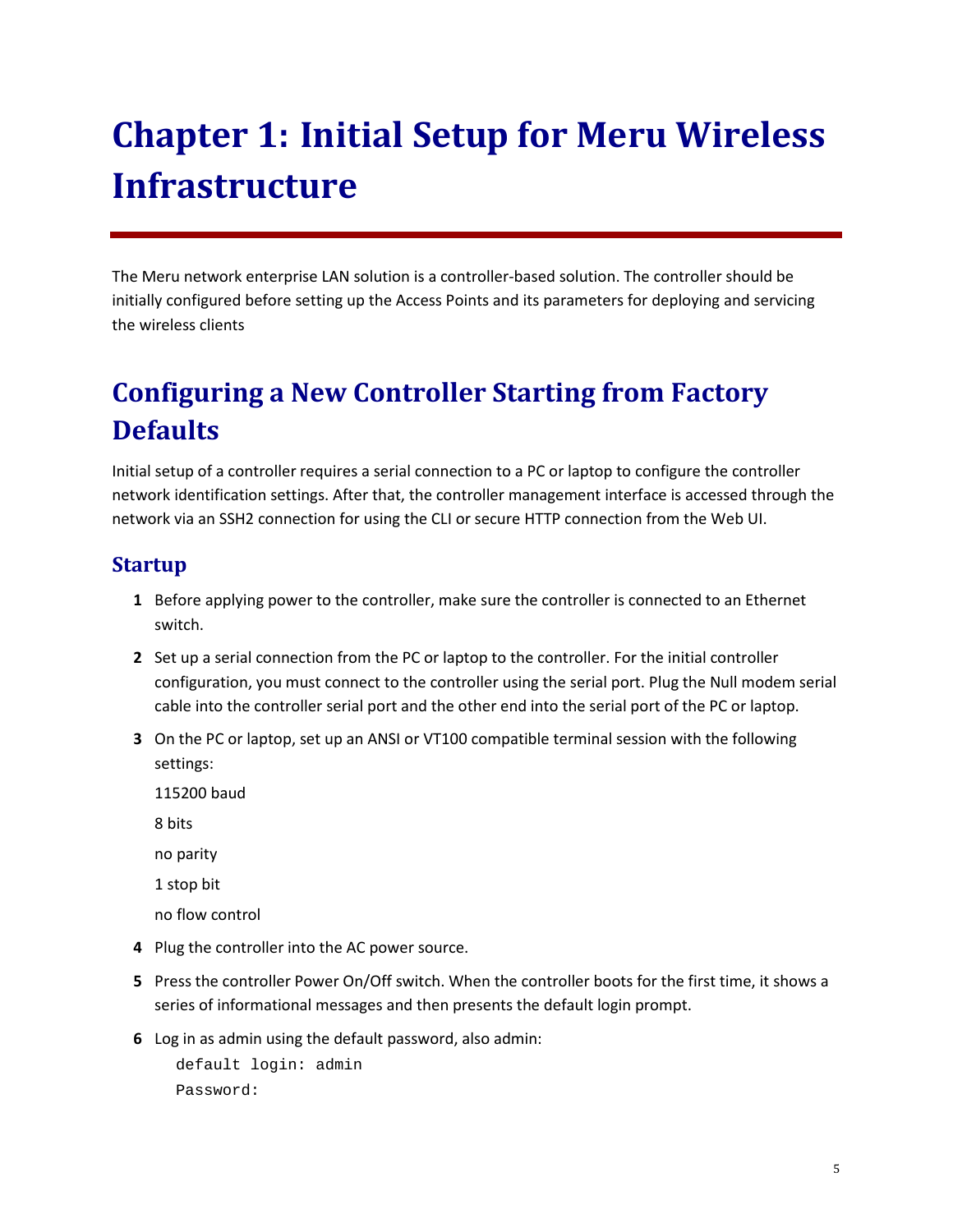#### **Enter parameters**

**1** Run setup, the initial configuration script:

```
default# setup
Begin system configuration ...
Country code configuration for this machine.
The country code is currently set to US
Would you like to change it [yes/no/quit]?
```
**2** Type the hostname for the controller (the hostname must be less than 32 characters, cannot start with integers, or contain all integers). In the following example, we choose the hostname controller for our controller:

```
Please enter host name, or q to quit: controller
Is controller correct [yes/no/quit]?: y
IP Configuration for this machine.
```
**3** Change the default admin password to prevent any security breaches:

```
Currently default password is used for admin
Would you like to change the password [yes/no/quit]?: yes
Changing password for user admin.
New password:
Retype new password:
passwd: all authentication tokens updated successfully.
```
**4** Configure IP addressing for the controller

At this stage, we will assign a static IP address and a netmask to the controller, as well as a gateway address, so a telnet or browser connection can be made. (If your controller and APs are on different subnets, you can assign DHCP addressing for the controller now or later with the CLI or Web Interface.)

Would you like to configure networking? y Would you like to use Dynamic IP configuration (DHCP)[yes/no/quit]: n Please enter the IP configuration for this machine.

Each item should be entered as an IP version 4 style address in dotted-decimal notation (for example, 10.20.30.40)

Enter IP address, or q to quit: nnn.nnn.nnn.nnn Is nnn.nnn.nnn.nnn correct [yes/no/quit]? y Enter netmask, or q to quit: nnn.nnn.nnn.nnn Is nnn.nnn.nnn.nnn correct [yes/no/quit]? y Enter default gateway (IP), or q to quit: nnn.nnn.nnn.nnn Is nnn.nnn.nnn.nnn correct [yes/no/quit]? Y

**5** For the initial start-up, if your controller is to be on a different subnet from the APs (Layer 3 configuration), enter the appropriate DNS server information for your WLAN.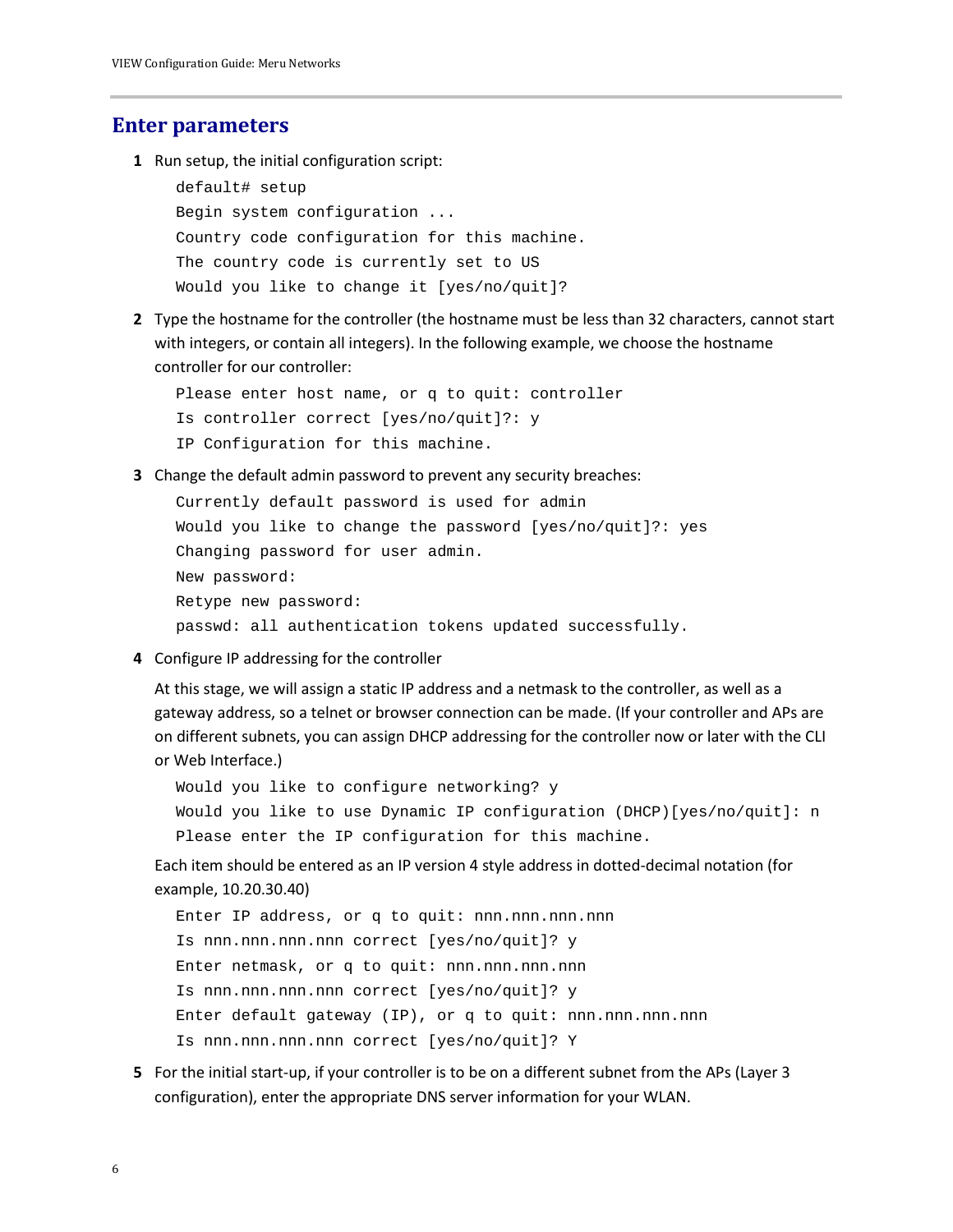Would you like to configure a Domain Name Server [yes/no/quit]? y Domain Name Server (DNS) configuration for this machine. Enter one or more DNS name servers. For this prompt only use q when finished entering name servers. Enter Name Server IP Address, or q to quit: controller#nnn.nnn.nnn.nnn

- **6** If desired, change the controller's index number. If you select Yes, you will be prompted to set the desired number, which can be any integer from 0-31. If you select No, the controller's index will remain at the default (0).
- **7** You are now prompted to set the time zone. You can set it now or later, using the timezone command.

Synchronize the system time with a Network Time Protocol server so that the controller time is extremely accurate, or set the time from the CLI with the calendar set command.

Synchronize time with a Network Time Protocol (NTP) server [yes/no/quit]?: n

You can use the "calendar set" option of the cli to set the time

**8** The system asks for permission to reboot. Tell it to reboot, when prompted:

System Configuration completed.

Do you want to commit your changes and reboot? [yes/no/quit] yes Broadcast message from root (Wed Aug 17 11:30:32 2005): Now rebooting system...

The system is going down for reboot NOW!

The controller restarts. The full restart process can take up to 5 minutes.

#### **Verification**

- **1** Once the server has completely booted up, verify that you can connect to the controller using the Web UI or the CLI.
	- To start the Web UI, open a browser window and provide the IP address of the Controller you have just configured (http://nnn.nnn.nnn.nnn). Note that you may need to accept a security certificate and/or confirm a security exception before accessing the interface. This can vary depending on the Internet browser in use.
	- To use the CLI, start a SSH2 session using the IP address of the controller.
- **2** Verify that each access point receives power. If the access point is receiving power, the power LED glows green.

Now the network is ready for configuration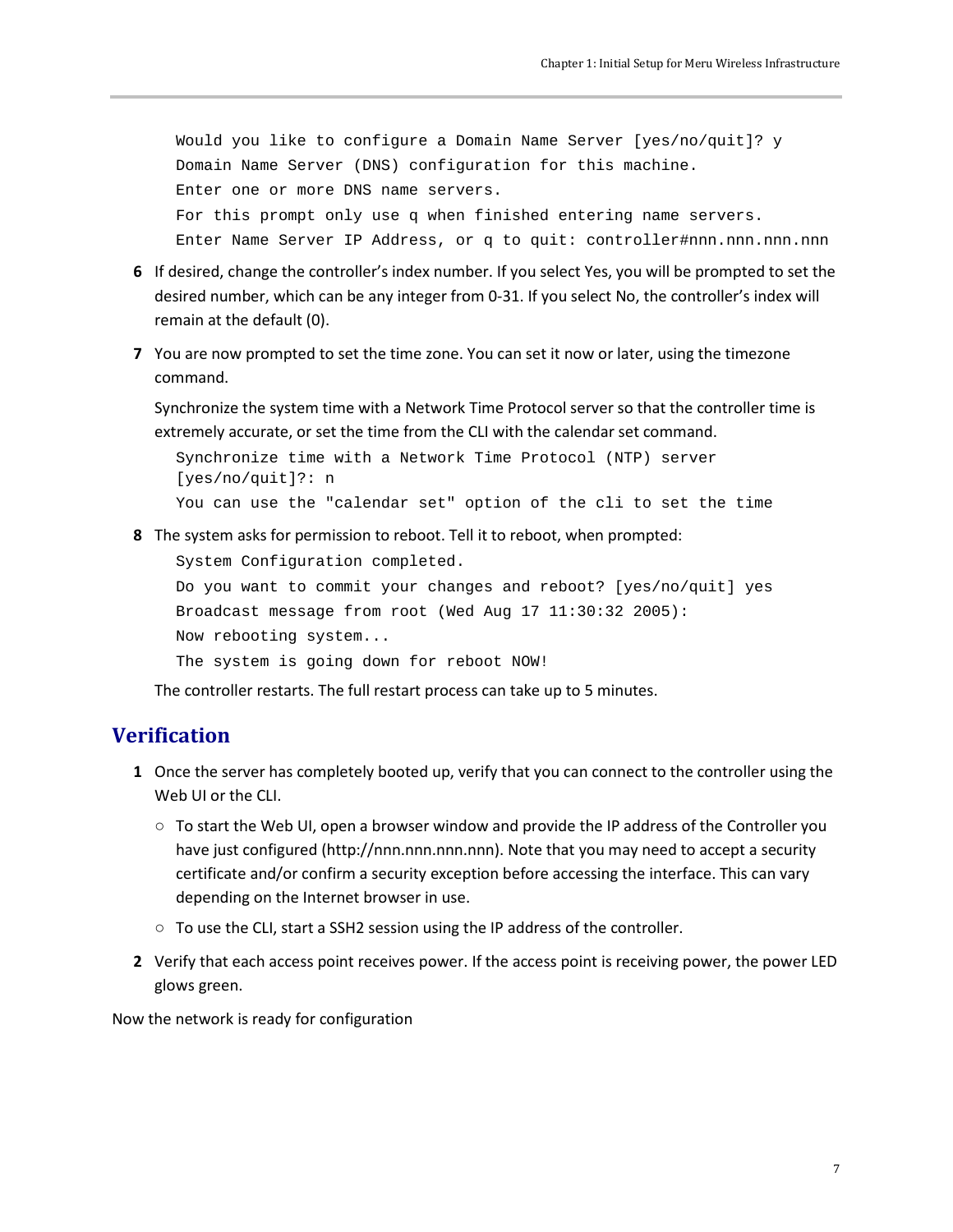## <span id="page-11-0"></span>**Installing Software**

The following section describes step by step details on how to load the controller with the required System Director release to support Polycom phones. The certified System Director version is 4.0-SR5.

**1** Upload the new controller image from the FTP server (where xxxx is based on the model of the WLAN controller).

```
controller# copy ftp://ftpuser:ftppasswd@offbox-ip-address/ meru-
4.0.SR5-xxxx.tar<space> .
```
To check for successful ftp upload, type:

controller# sh flash

The filename meru-4.0.SR5-xxxx.tar should be present in the listing.

**2** Upgrade the controller with the following command. The controller version must be 3.6.1-X or later before the upgrade.

```
controller# upgrade controller 4.0.SR5-5
```
- **3** Plug the access points into the layer 2 or layer 3 switch.
- **4** Access Points can obtain their power from 802.3af standard Power over Ethernet (PoE). The power can be supplied by a PoE-compatible network switch or PoE power injector installed between the switch and the AP.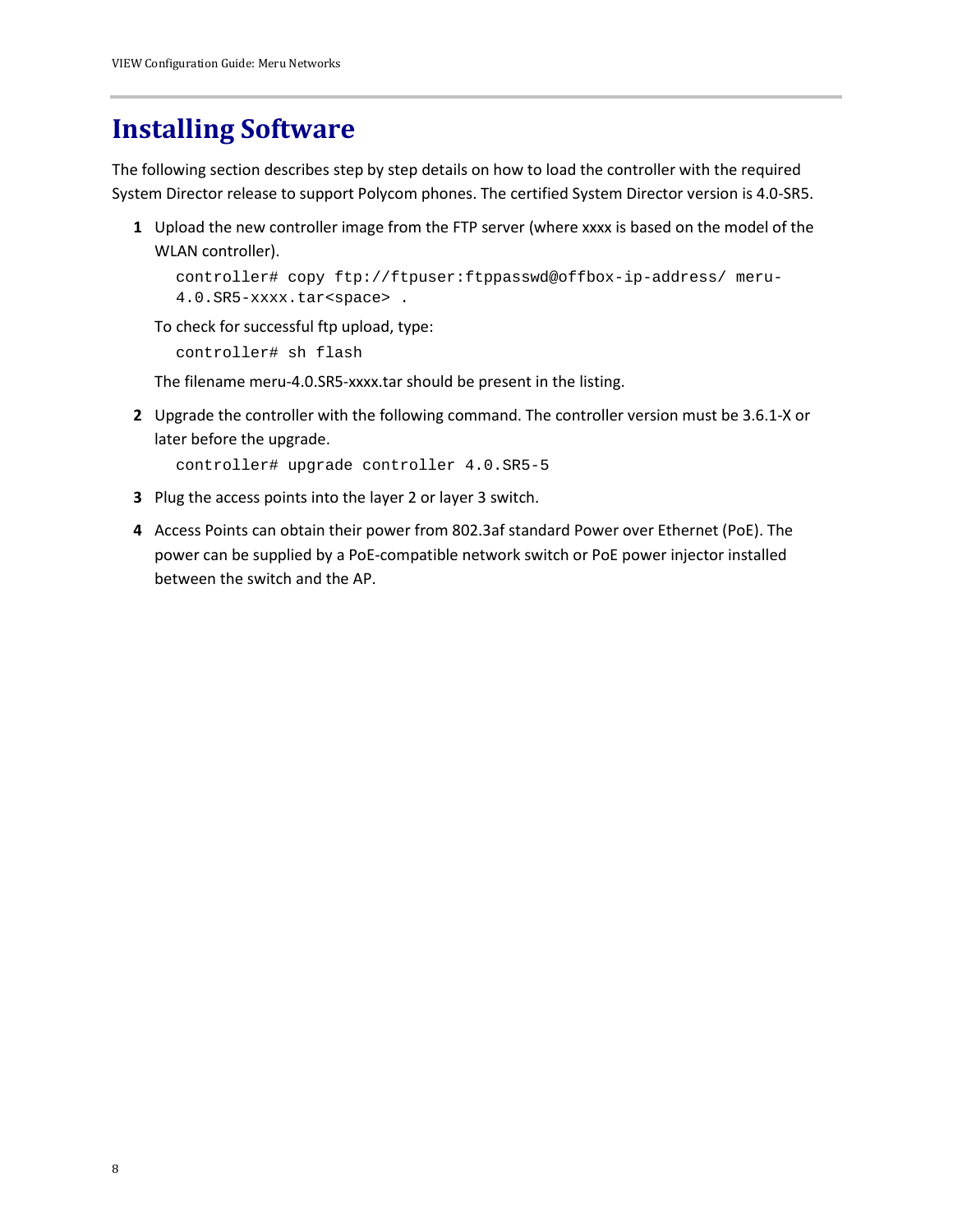# **Chapter 2: Configuration Guidelines**

During configuration of the Meru system, different parameters are configured as described in the following sections:

- Configure VLAN
- Configure a Security Profile
- Configure an ESS Profile

## <span id="page-12-0"></span>**Configure VLAN**

It is recommended to separate the voice and data traffic onto different VLAN's. An example configuration for a Polycom only VLAN follows. VLANs for other devices should be configured to provide the necessary separation.

Configuration can be done using the GUI or the CLI. Connect to the Meru CLI either by using a serial cable connected to the serial port of the controller or by connecting via Secure Shell using a tool like Secure CRT or HyperTerminal.

### **CLI Steps**

```
controller# configure terminal
controller (config)#vlan polycom tag nnn
controller (config-vlan)# interface FastEthernet 1
```
(This represents the index of the port on the front of the controller.)

```
controller (config-vlan)# ip address nnn.nnn.nnn.nnn
controller (config-vlan)# ip default-gateway nnn.nnn.nnn.nnn
controller (config-vlan)# ip dhcp-server nnn.nnn.nnn.nnn
controller (config-vlan)# ip dhcp-passthrough
controller (config-vlan)# no ip dhcp-override
controller (config-vlan)# exit
```
- **1** Navigate to System Config->Quick Start and click on the **VLAN** tab.
- **2** Click on **Add**.
- **3** Enter the VLAN Name, Tag, Fast Ethernet Interface Index (the index of the port on the front of the controller), IP Address, Netmask, IP Address of the Default Gateway, and DHCP Server IP Address.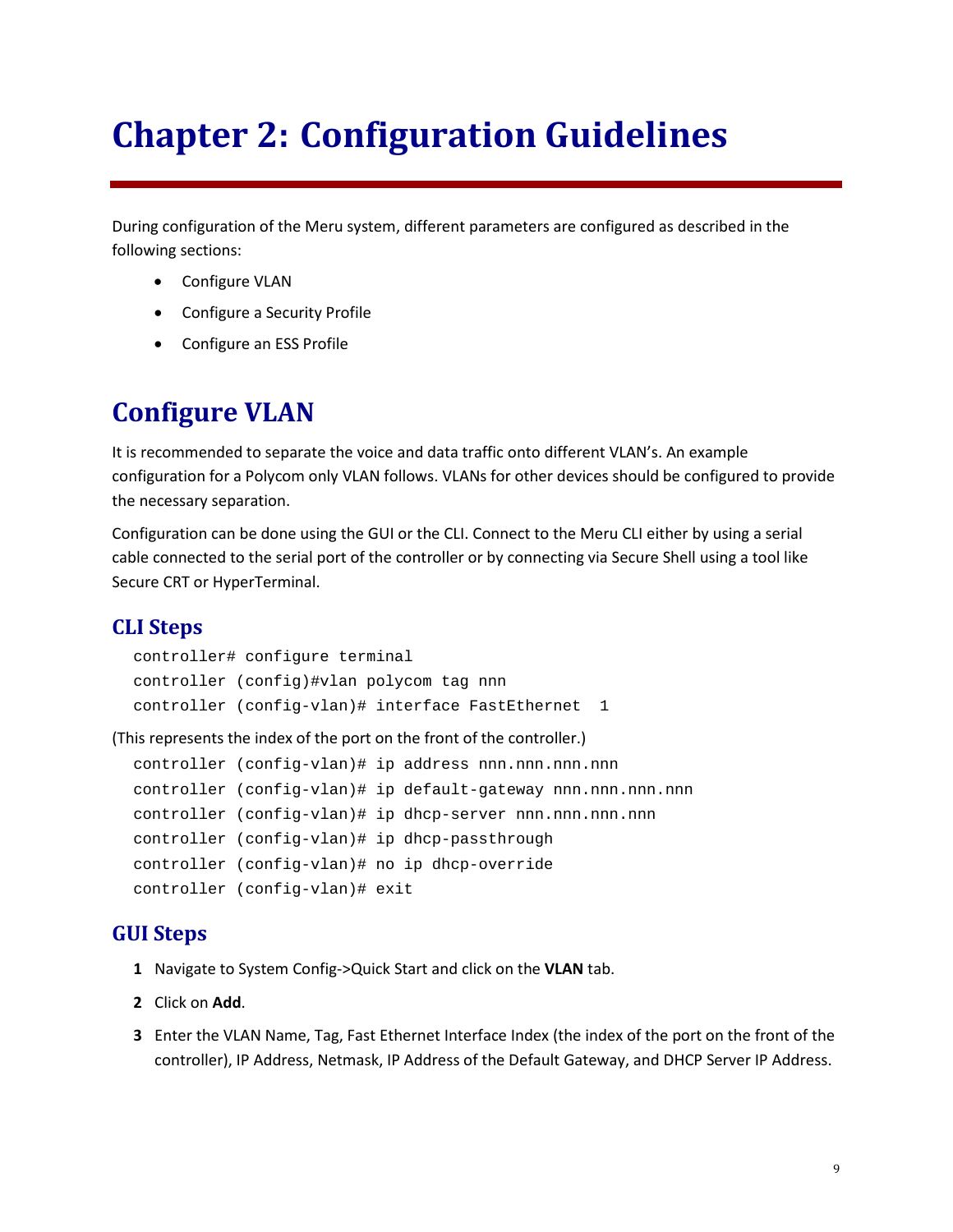- **4** Set **Override DHCP Server Flag** to **Off**. (The address entered when initially provisioning the controller will be used for the DHCP server.)
- **5** Set **DHCP Relay Pass-through** to **On**. (The DHCP requests will be sent through unchanged.)
- **6** Click on **OK**.

| G<br>D v C 77m (172.29.109.100) 1275.html           |                                                                             |                                 |                                         | V Cethode Error B 4 X Search-Results Search             | $  D $ $\times$<br>$\boxed{\rho}$ . |
|-----------------------------------------------------|-----------------------------------------------------------------------------|---------------------------------|-----------------------------------------|---------------------------------------------------------|-------------------------------------|
| View Favorites Tools Help<br>File:<br>Edit          |                                                                             |                                 |                                         |                                                         |                                     |
| $\mathcal{D}$ <sup><math>\alpha</math></sup>        | YouTube   Facebook - CE-mail - 173' Denver, CO - 1 Games -<br><b>Search</b> |                                 |                                         |                                                         | C. Options -                        |
| Favorites<br>Https://172.29.109.100/ems/EMS.html    |                                                                             |                                 |                                         | ● → 同 → □ Mi + Page + Safety + Tools + 2 + "            |                                     |
| <b>WLAN Management</b>                              | <b>User: admin</b>                                                          |                                 |                                         | Controller-172.29.109.100 10:46:38 AM CJ Save tele MeRU |                                     |
| <b>Monitor</b><br><b>VLAN Configuration - Add</b>   |                                                                             |                                 |                                         |                                                         |                                     |
| ×<br>Maintenance                                    |                                                                             |                                 |                                         |                                                         |                                     |
| Configuration                                       | VLAN Name                                                                   | polycom                         | Enter 1-32 chars., Required             |                                                         |                                     |
|                                                     | Tag                                                                         |                                 | Vald range: [1-4094], Required          |                                                         |                                     |
| <b>System Config</b><br>Quick Start                 |                                                                             |                                 |                                         |                                                         |                                     |
|                                                     | Fast Ethernet Interface Index                                               |                                 | Valid range: [1-2]                      |                                                         |                                     |
| <b>Security</b><br>Profile                          | IP Address                                                                  | 172 29 109 100                  |                                         |                                                         |                                     |
| Radus                                               | he tronds:                                                                  | 255 255 255<br>$\alpha$         |                                         |                                                         |                                     |
| Coptive Portal                                      |                                                                             |                                 |                                         |                                                         |                                     |
| Guest Users                                         | IP Address of the Default Gateway                                           | 172 20 109 1                    |                                         |                                                         |                                     |
| Mac Filtering                                       | Override Default DHCP Server Flag                                           | off <b>v</b>                    |                                         |                                                         |                                     |
| Wreless IDS/IPS                                     |                                                                             |                                 |                                         |                                                         |                                     |
| Rogue APs                                           | DHCP Server IP Address                                                      | $\circ$ $\circ$ $\circ$ $\circ$ |                                         |                                                         |                                     |
| Air Shield                                          | DHCP Relay Pass-Through                                                     | on -                            |                                         |                                                         |                                     |
| $_{\text{IDS}}$                                     |                                                                             |                                 |                                         |                                                         |                                     |
| Wired<br><b>VLAN</b><br>GRE                         |                                                                             |                                 |                                         |                                                         |                                     |
| Wreless                                             |                                                                             |                                 |                                         |                                                         |                                     |
| Radio                                               |                                                                             |                                 |                                         |                                                         |                                     |
| ESS                                                 |                                                                             |                                 |                                         |                                                         |                                     |
| QoS                                                 |                                                                             |                                 |                                         |                                                         |                                     |
| System Settings                                     |                                                                             |                                 |                                         |                                                         |                                     |
| Devices                                             |                                                                             |                                 |                                         |                                                         |                                     |
| System Settings<br>Controller                       |                                                                             |                                 |                                         |                                                         |                                     |
| APs                                                 |                                                                             |                                 |                                         |                                                         |                                     |
| <b>Antennas</b>                                     |                                                                             |                                 |                                         |                                                         |                                     |
| Redrect                                             |                                                                             |                                 |                                         |                                                         |                                     |
| <b>SWb</b>                                          |                                                                             |                                 |                                         |                                                         |                                     |
| Sehp                                                |                                                                             |                                 |                                         |                                                         |                                     |
| Certificate Management<br>Server Certificates       |                                                                             |                                 |                                         |                                                         |                                     |
| Trusted Root CA                                     |                                                                             |                                 |                                         |                                                         |                                     |
| User Management<br>Web Users<br>Authentication Mode |                                                                             |                                 |                                         |                                                         |                                     |
|                                                     |                                                                             |                                 |                                         |                                                         |                                     |
|                                                     |                                                                             |                                 |                                         | OK                                                      | Cancel                              |
| $Q_{[2]}$ $Q_{[0]}$ $Q_{[0]}$                       | <b>Ver</b> tor Grou                                                         | $Q_{[2]}$ $Q_{[0]}$             | $\mathcal{B}_{[0]}$ $\mathcal{B}_{[0]}$ | <b>Clean</b> Chapter                                    | $\bigcirc$ [00d:00h:11m:27s]        |

## <span id="page-13-0"></span>**Configure Radius Profile**

Meru supports the use of a Radius server to provide WPA2-Enterprise PEAP security.

- **1** Navigate to System Config->Quick Start and click on the **Radius profile** tab.
- **2** Click on **Add**.
- **3** Enter the RADIUS Profile Name, Description, RADIUS IP, RADIUS Secret, and RADIUS Port.
- **4** Leave the **MAC Address Delimiter** set to the default of **Hyphen (-)** and the **Password Type** to the default of **Shared Key**.
- **5** Click on **OK**.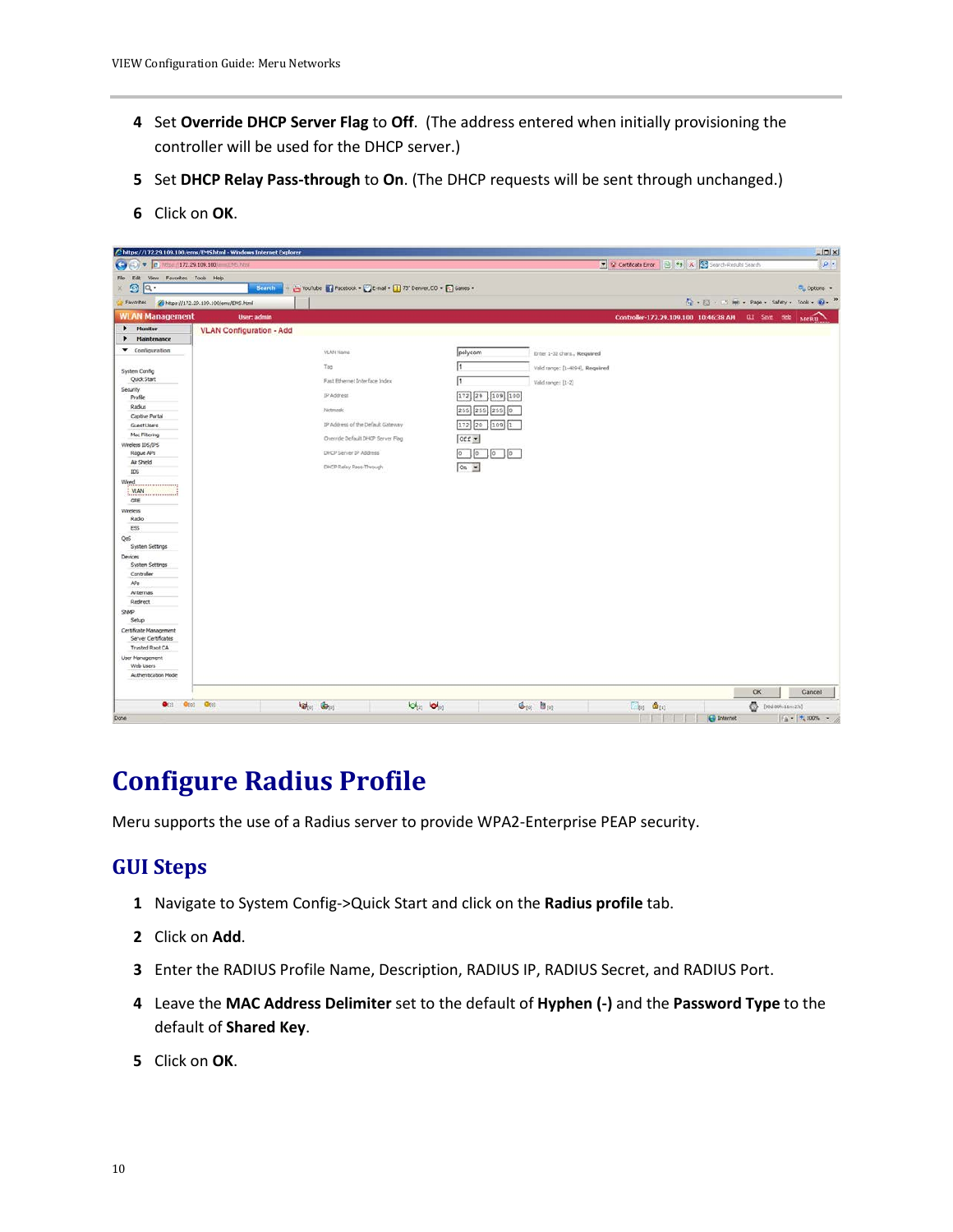

### **CLI Steps**

```
controller# configure terminal
controller(config-radius)# radius-profile VIEW
controller(config-radius)# description VIEW
controller(config-radius)# ip-address nnn.nnn.nnn.nnn
controller(config-radius)# key aaasharedsecret
controller(config-radius)# port 1812
```
(The default port is usually the correct one, so this entry is probably unnecessary.)

```
controller(config-radius)# exit
controller# exit
```
## <span id="page-14-0"></span>**Configure Security Profile**

Meru supports the following 802.11 security mechanisms for the Polycom phones:

- Open (will not work with the phones in n-enabled radio modes)
- WPA-PSK
- WPA2-PSK
- WPA2-PEAP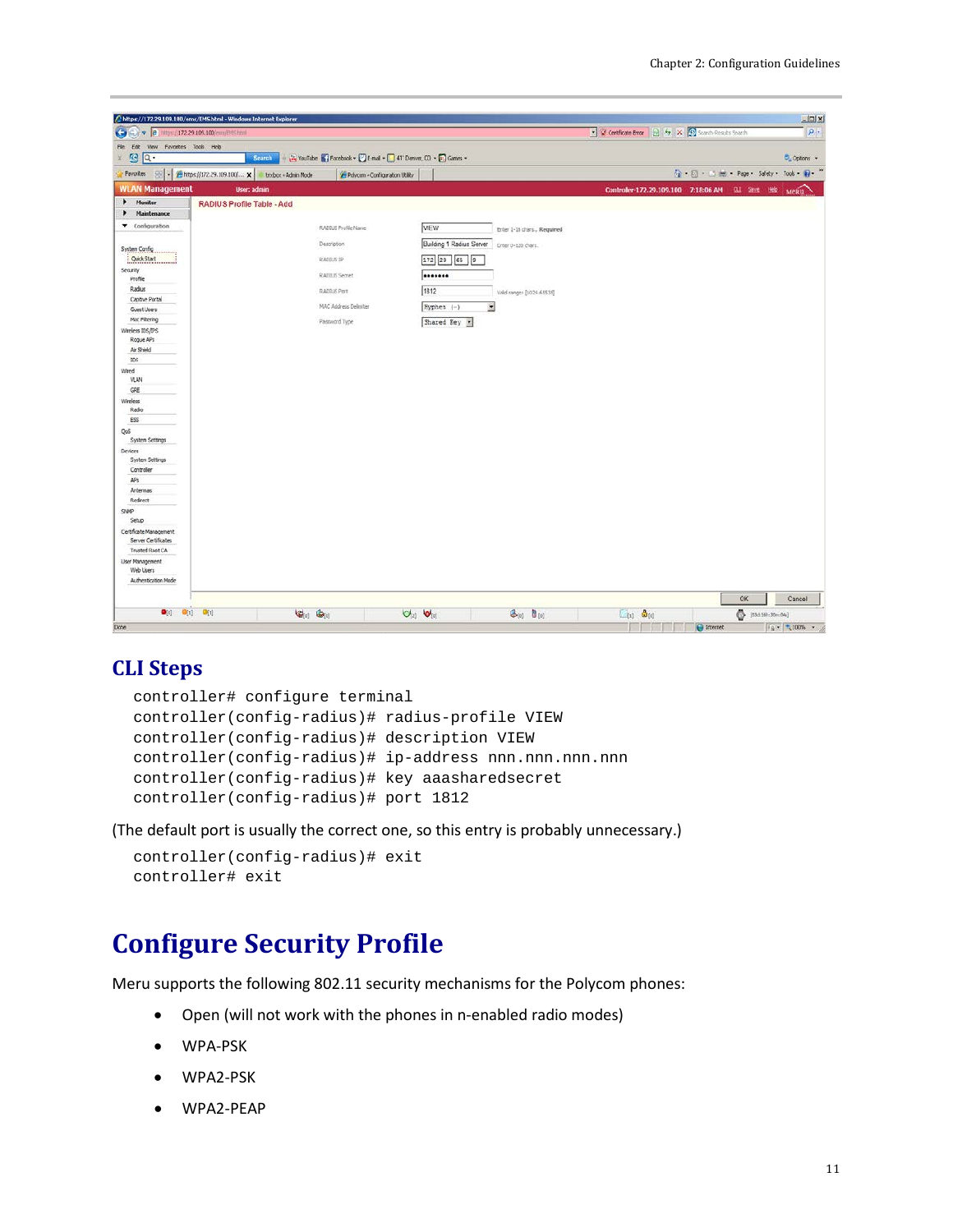The Meru WLAN System supports n security on radios that are not n-enabled. It is often useful for initial provisioning. A security profile with the name of default is automatically created on each VLAN.

The Meru WLAN System supports WPA-PSK mode with Polycom Wireless Telephones and can be configured as follows. Note that the pre-shared key (PSK) in the controller can be entered in hexadecimal or ASCII formats. If it is entered in hexadecimal, it must be preceded with 0x.

## **CLI Steps**

```
controller# configure terminal
controller(config-security)# security-profile wpapass
controller(config-security)# allowed-l2-modes wpa-psk
controller(config-security)# encryption-modes tkip
controller(config-security)# psk key merupolycom
controller(config-security)# exit
controller# exit
```
- **1** Navigate to System Config->Quick Start and click on the **Security Profile** tab.
- **2** Click on **Add**.
- **3** Enter the Security Profile Name and the Pre-shared Key (Alphanumeric/Hexadecimal).
- **4** Check the radio button **WPAPSK**.
- **5** Click on **OK**.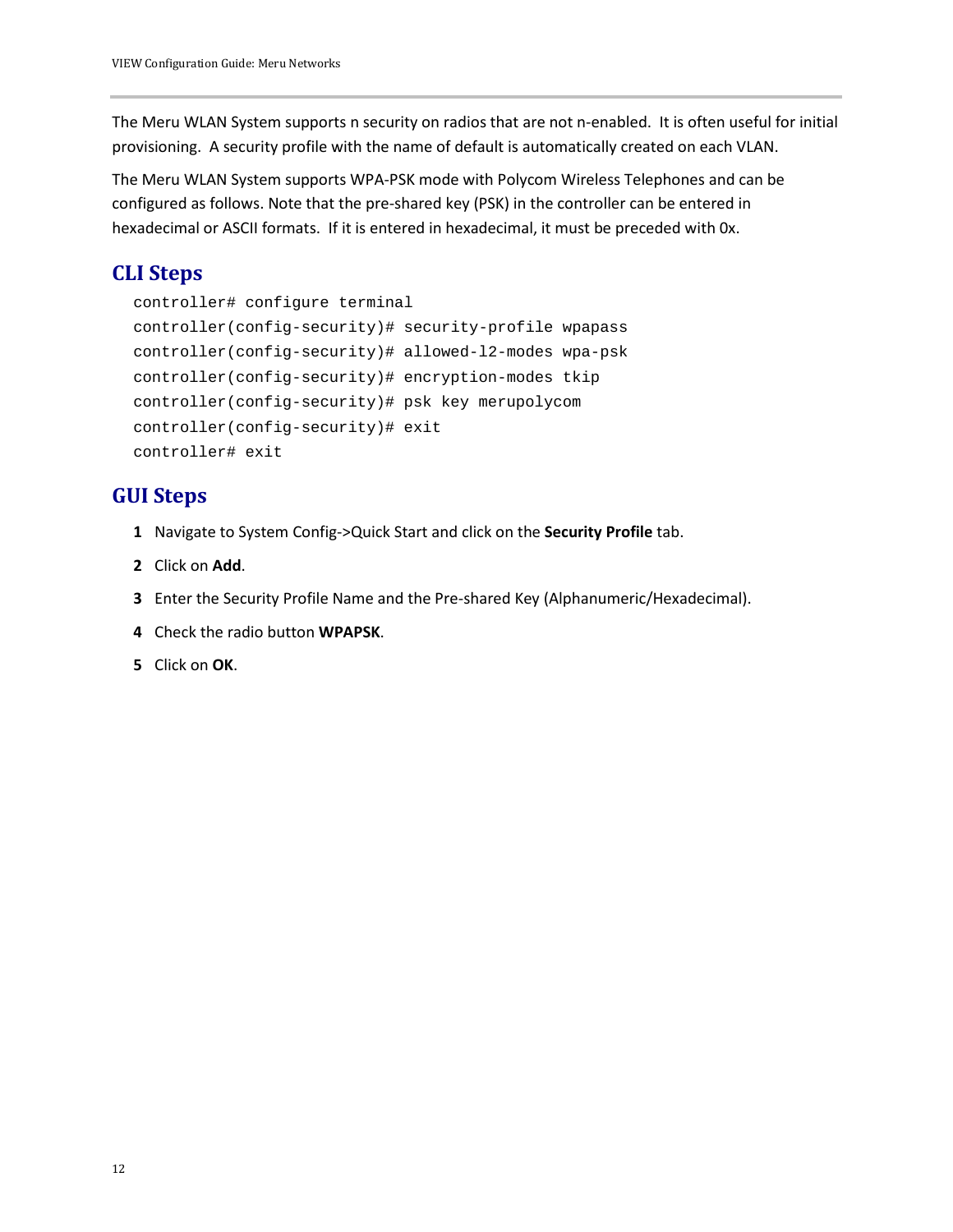| https://172.29.109.100/ems/EMS.html - Windows Internet Explorer<br>Nov (172.29.109.100) - LNS.html<br>G<br>$\mathbf{v}$ $\mathbf{c}$ |                                                                         | HOM<br>V Cethode Emor B 4 X C Search-Results Search<br>$\Omega$ -                                                                                       |
|--------------------------------------------------------------------------------------------------------------------------------------|-------------------------------------------------------------------------|---------------------------------------------------------------------------------------------------------------------------------------------------------|
|                                                                                                                                      |                                                                         |                                                                                                                                                         |
| View Favorites Tools Help<br>Edit<br>Fie:<br>0<br>$ a -$                                                                             | YouTube B   Facebook - C E-mail - B9" Denver, CO - P. Games -<br>Search | C. Options -                                                                                                                                            |
|                                                                                                                                      |                                                                         |                                                                                                                                                         |
| Favorites<br>- $\left $ https://172.29.109.100/ x<br><b>BBI</b>                                                                      | Polycom - Configuration Utility<br>bridge: - Admin Mode                 | ● ■ 国 · 国 (W) → Page + Safety + Tools + 0 + "                                                                                                           |
| <b>WLAN Management</b><br><b>User: admin</b>                                                                                         |                                                                         | Controller-172.29.109.100 9:20:22 AM GJ Smt Http://weight                                                                                               |
| $\mathbf{F}$<br>Monitor<br>Security Profile Table - Add                                                                              |                                                                         |                                                                                                                                                         |
| $\blacktriangleright$<br>Maintenance                                                                                                 |                                                                         |                                                                                                                                                         |
| ▼ Configuration                                                                                                                      | Security Profile Name                                                   | Erter 1-32 chars Required                                                                                                                               |
|                                                                                                                                      |                                                                         | $\Gamma$ des $\Gamma$ 802.1x $\Gamma$ WDP keys $\Gamma$ WPA                                                                                             |
| System Config<br>Quick Start                                                                                                         | L2 Photes Allowed                                                       | R WPAPSK E WPAZ E WPAZPSK E MEKED                                                                                                                       |
| Security                                                                                                                             |                                                                         | <b>C</b> MDED PSK                                                                                                                                       |
| Profile                                                                                                                              |                                                                         |                                                                                                                                                         |
| Radus.                                                                                                                               | Data Entrypt                                                            | $\blacksquare$ with $\blacksquare$ with $\blacksquare$ with $\blacksquare$ and $\blacksquare$ with $\blacksquare$ and $\blacksquare$ and $\blacksquare$ |
| Captive Portal                                                                                                                       |                                                                         | <b>EL COMPITAIR</b>                                                                                                                                     |
| Guest Users                                                                                                                          | Primary RADIUS Profile Name                                             | No RADIUS                                                                                                                                               |
| Mac Filtering                                                                                                                        | Secondary RADIUS Profile Name                                           | No PADIUS                                                                                                                                               |
| Wireless IDS/IPS<br>Rogue APs                                                                                                        |                                                                         |                                                                                                                                                         |
| Air Shield                                                                                                                           | WEP Key (Alphanumeric/Hexadecimal)                                      |                                                                                                                                                         |
| <b>IDS</b>                                                                                                                           | Static WEP Key Index                                                    | Valid range: [1-4]                                                                                                                                      |
| Wined                                                                                                                                | Re-Key Period (seconds)                                                 | Vald range: [0 65535]                                                                                                                                   |
| <b>VLAN</b>                                                                                                                          |                                                                         |                                                                                                                                                         |
| GRE                                                                                                                                  | Captive Portal                                                          | Disabled =                                                                                                                                              |
| Winnless<br>Radio                                                                                                                    | BO2.1X Network Initiation                                               | On 10                                                                                                                                                   |
| ESS                                                                                                                                  | Shared Key Authentication                                               | orr 36                                                                                                                                                  |
| Qu5                                                                                                                                  |                                                                         |                                                                                                                                                         |
| System Settings                                                                                                                      | Pre-shared Key (Alphanumeric/Hexadecimal)                               |                                                                                                                                                         |
| Devices                                                                                                                              | Group Keying Interval (seconds)                                         | Valid range: [0-65535]                                                                                                                                  |
| System Settings<br><b>CONTRACT</b>                                                                                                   | <b>Key Rotation</b>                                                     | Disabled *                                                                                                                                              |
| Controller                                                                                                                           | Backend Auth Server Timeout                                             | 30                                                                                                                                                      |
| APs<br>Antennas                                                                                                                      |                                                                         | Valid cange: [1-65535]                                                                                                                                  |
| Redrect                                                                                                                              | Reachentication                                                         | On 36                                                                                                                                                   |
| Starp                                                                                                                                | MAC Filtering                                                           | orr -                                                                                                                                                   |
| Setup                                                                                                                                | Firewall Capability                                                     | none<br>회                                                                                                                                               |
| Certificate Management                                                                                                               |                                                                         |                                                                                                                                                         |
| Server Certificates                                                                                                                  | Firewall Filter 10                                                      | Enter 0-16 chars.                                                                                                                                       |
| Trusted Root CA<br>User Management                                                                                                   | Security Logging                                                        | orr =                                                                                                                                                   |
| Web Users                                                                                                                            | Passthrough Firewall Filter ID                                          | Enter 0-16 chars.                                                                                                                                       |
| Authentication Mode                                                                                                                  |                                                                         |                                                                                                                                                         |
|                                                                                                                                      |                                                                         |                                                                                                                                                         |
|                                                                                                                                      |                                                                         | <b>OK</b><br>Cancel                                                                                                                                     |
| 0(0) 0(1) 0(1)                                                                                                                       | <b>Vetor</b> George<br>$Q_{21}$ $Q_{01}$                                | $601 - 11$<br><b>City C</b> <sub>[0]</sub><br>D [93d:10h:/2m/Na]                                                                                        |

The Meru WLAN System supports WPA2-PSK mode with Polycom Wireless Telephones and is configured as follows. Note that the pre-shared key (PSK) in the controller is entered in hexadecimal or ASCII formats. If it is entered in hexadecimal, it must be preceded with 0x.

#### **CLI Steps**

```
controller# configure terminal
controller(config-security)# security-profile wpa2pass
controller(config-security)# allowed-l2-modes wpa2-psk
controller(config-security)# encryption-modes ccmp
controller(config-security)# psk key merupolycom
controller(config-security)# exit
controller# exit
```
- **1** Navigate to System Config->Quick Start and click on the **Security Profile** tab.
- **2** Click on **Add**.
- **3** Enter the Security Profile Name and the Pre-shared Key (Alphanumeric/Hexadecimal).
- **4** Check the radio button **WPA2PSK**.
- **5** Click on **OK**.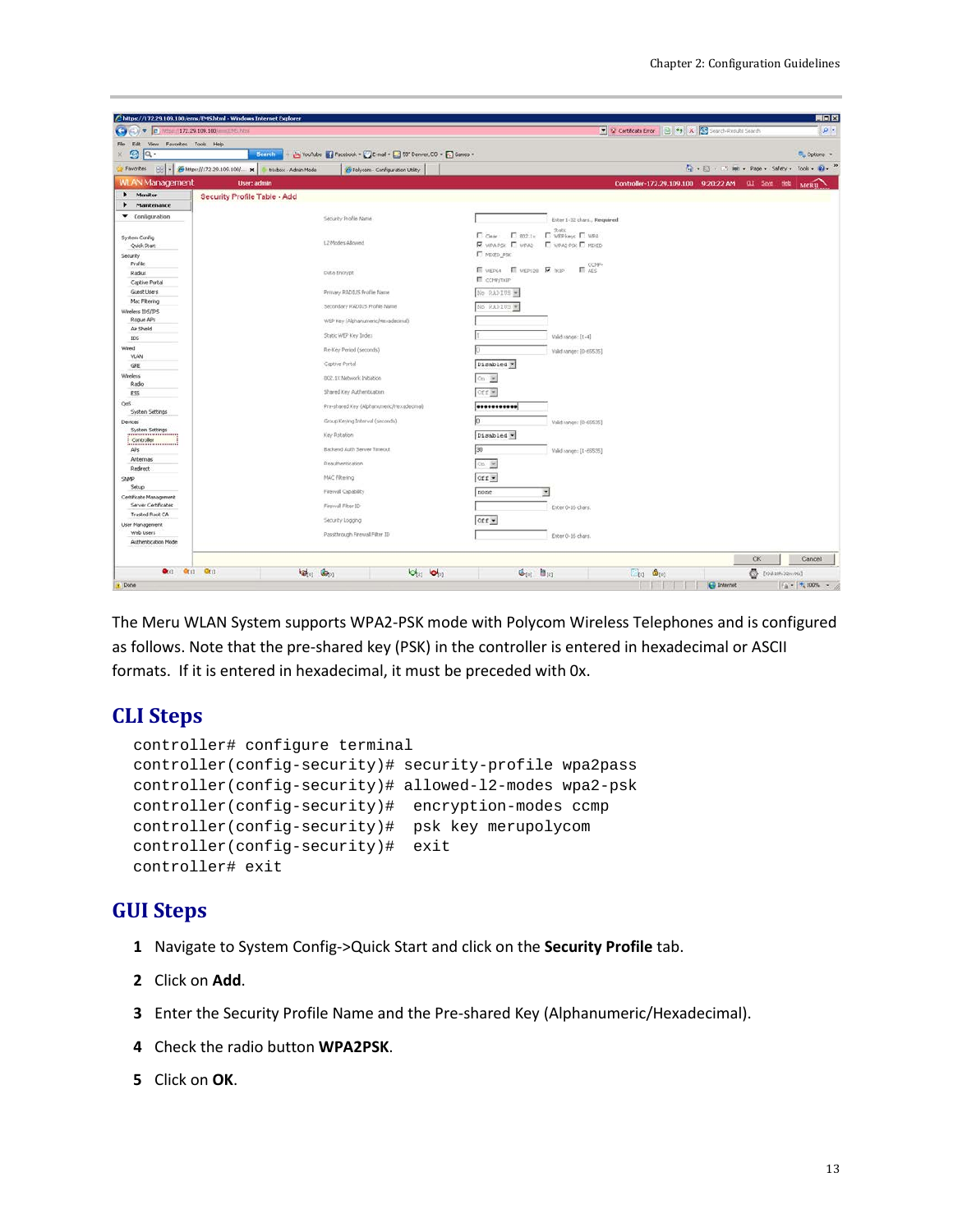| C + V + P 200 (172.29.109.100) 1375.html      | bttps://172.29.109.100/ems/EMS.html - Windows Internet Explorer     |                                                               | District Error B 4 X G Search Results Search                             | FFE<br>$\Omega$    |
|-----------------------------------------------|---------------------------------------------------------------------|---------------------------------------------------------------|--------------------------------------------------------------------------|--------------------|
| View Favorites Tools Help<br>Fie:<br>Edit     |                                                                     |                                                               |                                                                          |                    |
| $\circledcirc$<br>$ a -$                      | <b>Search</b>                                                       | YouTube B   Facebook - C E-mail - BS' Denver, CO - P. Games - |                                                                          | C_Options -        |
| Favorites<br>BBI                              | - $\bigcup$ https://172.29.109.100/ $\times$<br>bitdox - Admin Mode | Polycom - Configuration Utility                               | ● ■ 国 / □ 喇 · Page · Safety · Tools · 2 · "                              |                    |
| <b>WLAN Management</b>                        | <b>User: admin</b>                                                  |                                                               | Controller-172.29.109.100 9:14:29 AM GJ Smt Hob MeRU                     |                    |
| Monitor                                       | Security Profile Table - Add                                        |                                                               |                                                                          |                    |
| ٠<br>Maintenance                              |                                                                     |                                                               |                                                                          |                    |
| ▼ Configuration                               |                                                                     | Security Profile Name                                         | wpapass<br>Enter 1-32 chars., Required                                   |                    |
|                                               |                                                                     |                                                               | $\Gamma$ with keys $\Gamma$ with                                         |                    |
| System Config                                 |                                                                     | L2 Modes Abound                                               | $\Box$ Only $\Box$ 802.1x<br>E WPAPSK E WPAZ<br>R WPAZPSK E MDIED        |                    |
| Quick Start                                   |                                                                     |                                                               | <b>IT</b> MIXED PSK                                                      |                    |
| Security<br>Profile                           |                                                                     |                                                               |                                                                          |                    |
| Radus.                                        |                                                                     | Data Entrypt                                                  | $R$ vow<br>El WEPG4 El WEP128 El TKIP                                    |                    |
| Captive Portal                                |                                                                     |                                                               | E comptuse                                                               |                    |
| Guest Users                                   |                                                                     | Primary RADIUS Profile Name                                   | No RADIUS                                                                |                    |
| Mac Filtering                                 |                                                                     | Secondary RADIUS Profile Name                                 | No RADIUS                                                                |                    |
| Wireless IDS/IPS<br>Rogue APs                 |                                                                     |                                                               |                                                                          |                    |
| Air Shield                                    |                                                                     | WEP Key (Alphanumeric) rexadedmal)                            |                                                                          |                    |
| <b>IDS</b>                                    |                                                                     | Static WEP Key Index                                          | Valid range: [1-4]                                                       |                    |
| Wined                                         |                                                                     | Re-Key Period (seconds)                                       | Vald range: [0-65535]                                                    |                    |
| <b>VLAN</b><br>GRE                            |                                                                     | Captive Portal                                                | Disabled =                                                               |                    |
| Winnless                                      |                                                                     |                                                               |                                                                          |                    |
| Radio                                         |                                                                     | BO2.1X Network Initiation                                     | On 10                                                                    |                    |
| ESS                                           |                                                                     | Shared Key Authentication                                     | orr 36                                                                   |                    |
| Qo5<br>System Settings                        |                                                                     | Pre-shared Key (Alphanumeric/Hexadecimal)                     |                                                                          |                    |
| Devices                                       |                                                                     | Group Keying Interval (seconds)                               | Valid range: (0-65535)                                                   |                    |
| System Settings                               |                                                                     | <b>Key Rotation</b>                                           | Disabled *                                                               |                    |
| Controller<br>APs                             |                                                                     | Backend Auth Server Timeout                                   | 30<br>Valid range: [1-65535]                                             |                    |
| Antennas                                      |                                                                     |                                                               |                                                                          |                    |
| Redrect                                       |                                                                     | Reachentication                                               | on 36                                                                    |                    |
| <b>SMP</b>                                    |                                                                     | MAC Filtering                                                 | orr =                                                                    |                    |
| Setup                                         |                                                                     | Firewall Capability                                           | 芝<br>none                                                                |                    |
| Certificate Management<br>Server Certificates |                                                                     | Firewall Filter 10                                            |                                                                          |                    |
| Trusted Root CA                               |                                                                     |                                                               | Enter 0-16 chars.                                                        |                    |
| User Management                               |                                                                     | Security Logging                                              | orr $\bullet$                                                            |                    |
| Web Users                                     |                                                                     | Passthrough Firewall Filter ID                                | <b>ESSIDs</b><br>Enter 0-16 chars                                        |                    |
| Authentication Mode                           |                                                                     |                                                               | Cléan                                                                    |                    |
|                                               |                                                                     |                                                               | Secure<br>o<br><b>OK</b>                                                 | Cancel             |
| $Q_{[0]}$ $Q_{[1]}$ $Q_{[1]}$                 | <b>Vetor</b> Grou                                                   | $Q_{21}$ $Q_{01}$                                             | $601 - 11$<br><b>City C</b> <sub>(0)</sub><br><b>O</b> (03d:1th:26m:06s) |                    |
| Done                                          |                                                                     |                                                               | C Internet                                                               | $+$ $+$ $+$ 100% - |

The Polycom phones support EAP-PEAPv0/MSCHAPv2. The Meru WLAN controller system is configured as follows.

#### **CLI Steps**

```
controller# configure terminal
controller(config-security)# security-profile wpapeap
controller(config-security)# allowed-l2-modes wpa2
controller(config-security)# encryption-modes ccmp
controller(config-security)# exit
controller# exit
```
- **1** Navigate to System Config->Quick Start and click on the **Security Profile** tab.
- **2** Click on **Add**.
- **3** Select the previously created RADIUS profile from the **Primary RADIUS Profile Name** dropdown list.
- **4** Check the radio buttons **WPA2** and **CCMP-AES**.
- **5** Click on **OK**.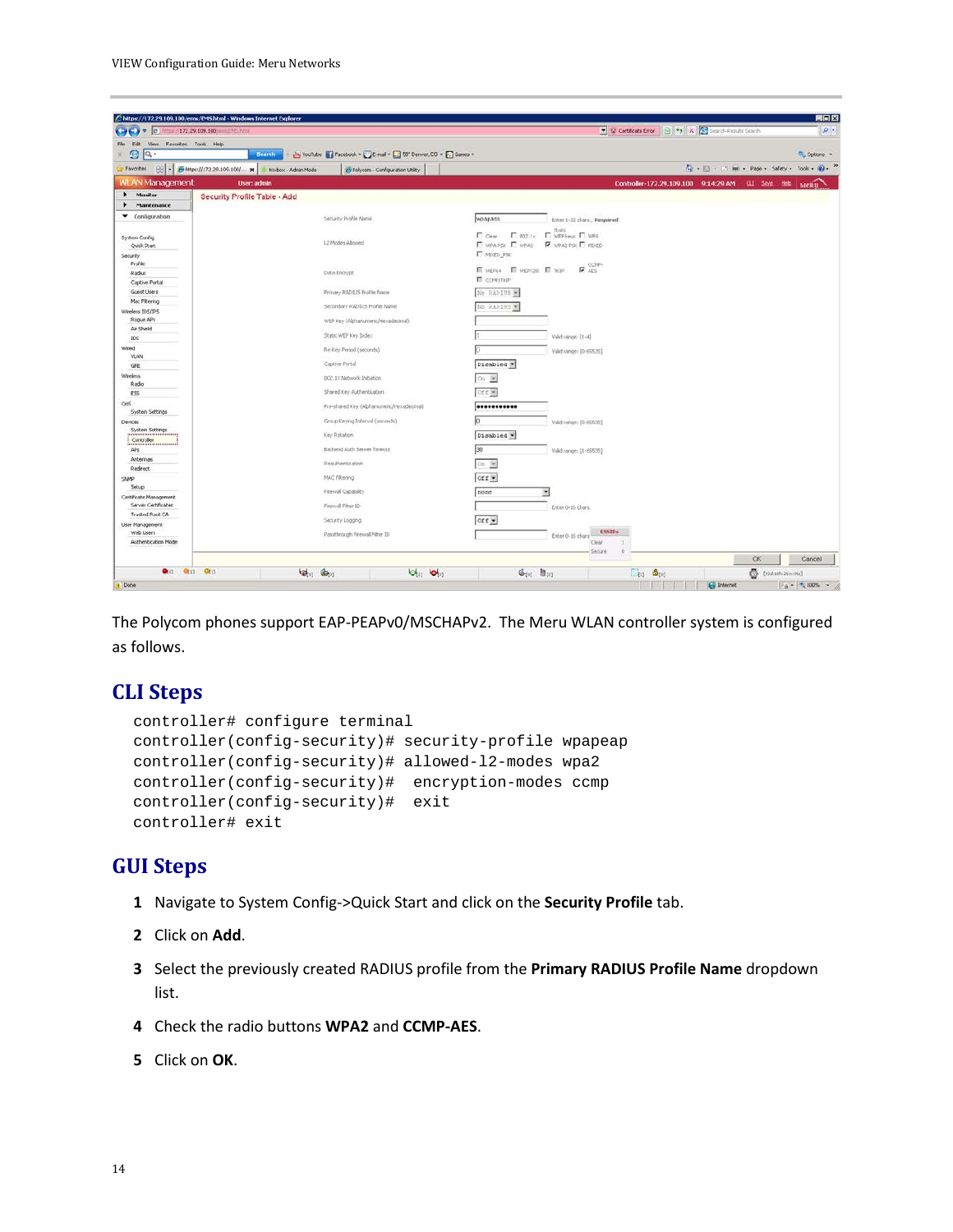| https://172.29.109.100/ems/EMS.html - Windows Internet Explorer<br><b>K</b><br>▼ P 2010 (172.29.109.100) 1215.html |                                                                                     |                               |                                                      | District Certificate Emor B 49 X Contribute Search      | HOM<br>$\Omega$ -          |
|--------------------------------------------------------------------------------------------------------------------|-------------------------------------------------------------------------------------|-------------------------------|------------------------------------------------------|---------------------------------------------------------|----------------------------|
| View Favorites Tools Help<br>Edit<br>Fie:                                                                          |                                                                                     |                               |                                                      |                                                         |                            |
| 0<br>$ a -$                                                                                                        | YouTube B   Facebook - C E-mail - [ ] 53' Denver, CO - [ ] Games -<br><b>Search</b> |                               |                                                      |                                                         | C. Options                 |
| Favorites<br>Https://172.29.109.100/ems/EMS.html                                                                   |                                                                                     |                               |                                                      | ● ■ 国 · 国 (W) → Page + Safety + Tools + 0 + "           |                            |
| <b>WLAN Management</b>                                                                                             | <b>User: admin</b>                                                                  |                               |                                                      | Controller-172.29.109.100 8:25:42 AM CLI Save Heb MeRLI |                            |
| Monitor<br>$\mathbf{F}$                                                                                            |                                                                                     |                               |                                                      |                                                         |                            |
| $\blacktriangleright$<br>Maintenance                                                                               | Security Profile Table - Update                                                     |                               |                                                      |                                                         |                            |
| ▼ Configuration                                                                                                    |                                                                                     |                               |                                                      |                                                         |                            |
|                                                                                                                    | Summary Selection<br>Profile Name                                                   | wpallpeap                     |                                                      |                                                         |                            |
| System Config                                                                                                      |                                                                                     |                               |                                                      |                                                         |                            |
| <b>Quick Start</b>                                                                                                 | L2 Modes Allowed                                                                    |                               | $\Box$ Ohar $\Box$ 802.1x $\Box$ WEP keys $\Box$ WPA |                                                         |                            |
| Security                                                                                                           |                                                                                     |                               | E WPAPSK R WPAZ E WPAZPSK E MIXED                    |                                                         |                            |
| Profile                                                                                                            |                                                                                     | <b>C</b> MDED PSK             |                                                      |                                                         |                            |
| Radus                                                                                                              | Data Encrypt                                                                        | <b>E WEPG4</b> E WEP120 E TKP | $R$ ALS                                              |                                                         |                            |
| Capitive Portal<br>Guest Users                                                                                     |                                                                                     | ■ ссмеуткзе                   |                                                      |                                                         |                            |
| Mac Filtering                                                                                                      | Primary RADIUS Profile Name                                                         | VIEW<br>$\tau$                |                                                      |                                                         |                            |
| Wireless ID5/IP5                                                                                                   | Secondary RADIUS Profile Name                                                       | No RADIUS -                   |                                                      |                                                         |                            |
| Rogue APs                                                                                                          | WEP Key (Alphanumeric/Heundecimal)                                                  |                               |                                                      |                                                         |                            |
| Air Shield                                                                                                         | Static WEP Key Index                                                                |                               | Valid range: [1-4]                                   |                                                         |                            |
| IDS.                                                                                                               | Re-Key Period (seconds)                                                             |                               |                                                      |                                                         |                            |
| Wired                                                                                                              | Captive Portal                                                                      | Disabled .                    | Valid range: [0-65535]                               |                                                         |                            |
| <b>YLAN</b>                                                                                                        |                                                                                     |                               |                                                      |                                                         |                            |
| GRE                                                                                                                | BO2.1X Network Initiation                                                           | on $\rightarrow$              |                                                      |                                                         |                            |
| <b>Wireless</b>                                                                                                    | Shared Key Authentication                                                           | orr w                         |                                                      |                                                         |                            |
| Radio<br>ESS                                                                                                       | Pre-shared Key (Alphanumeric/Hexadecinal)                                           |                               |                                                      |                                                         |                            |
|                                                                                                                    | Group Keying Interval (seconds)                                                     |                               | Valid range: [0-65535]                               |                                                         |                            |
| QoS<br>System Settings                                                                                             | Key Robsbon                                                                         | Disabled .                    |                                                      |                                                         |                            |
| Devices                                                                                                            | Backend Auth Server Teneout                                                         | 50                            | Valid range: [1-65535]                               |                                                         |                            |
| System Settings                                                                                                    | Reauthentication                                                                    | on -                          |                                                      |                                                         |                            |
| Controller                                                                                                         |                                                                                     |                               |                                                      |                                                         |                            |
| APs                                                                                                                | MAC Filtering                                                                       | Off =                         |                                                      |                                                         |                            |
| Antennas                                                                                                           | Firewal Capability                                                                  | none                          | ⊠                                                    |                                                         |                            |
| Redrect                                                                                                            | Firewall Filter (D)                                                                 |                               | Enter 0-16 chars.                                    |                                                         |                            |
| <b>SMP</b>                                                                                                         | Security Logging                                                                    | orr -                         |                                                      |                                                         |                            |
| Setup                                                                                                              | Pásthrough Firewall Filter ID                                                       |                               | Enter 0-16 chars.                                    |                                                         |                            |
| Certificate Management<br>Server Certificates                                                                      |                                                                                     |                               |                                                      |                                                         |                            |
| Trusted Root CA                                                                                                    | Show Detail Info                                                                    |                               |                                                      |                                                         |                            |
| User Management                                                                                                    |                                                                                     |                               |                                                      |                                                         |                            |
| Web Users<br>Authentication Mode                                                                                   |                                                                                     |                               |                                                      |                                                         |                            |
|                                                                                                                    |                                                                                     |                               |                                                      | <b>OK</b>                                               | Cancel                     |
| Q(2)<br>$Q(2)$ $Q(0)$                                                                                              | <b>Vetor</b> Grou                                                                   | $Q_{21}$ $Q_{01}$             | $\mathbb{G}_{(0)}$ <b>li</b> <sub>[3]</sub>          | <b>Cross Card</b>                                       | $($ cod.11h.21m.421]       |
| Done                                                                                                               |                                                                                     |                               |                                                      | C Internet                                              | $+$ $\frac{1}{4}$ + 100% - |

## <span id="page-18-0"></span>**Configure ESS Profile**

The ESSID for Polycom Wireless Telephones should be configured as follows. Note: When enabling the multicast support (for the server discovery and PTT feature) there must be only one ESSID per VLAN; otherwise multicast traffic is not passed. The Meru WLAN system supports WMM and SIP. There are no additional QoS rules that need to configure for the phones. Please Note – one should enable the UAPSD feature in the ESS profile. These are switched off by default.

#### **CLI Steps**

```
controller# configure terminal
controller(config-essid)# essid polycom
controller(config-essid)# multicast-enable
controller(config-essid)# virtual-port
controller(config-essid)# countermeasure
controller(config-essid)# security-profile wpa2pass
controller(config-essid)# dataplane tunneled
controller(config-essid)# tunnel-type configured-vlan-only
controller(config-essid)# vlan name polycom
controller(config-essid)# ssid view
controller(config-essid)# wmm-support
```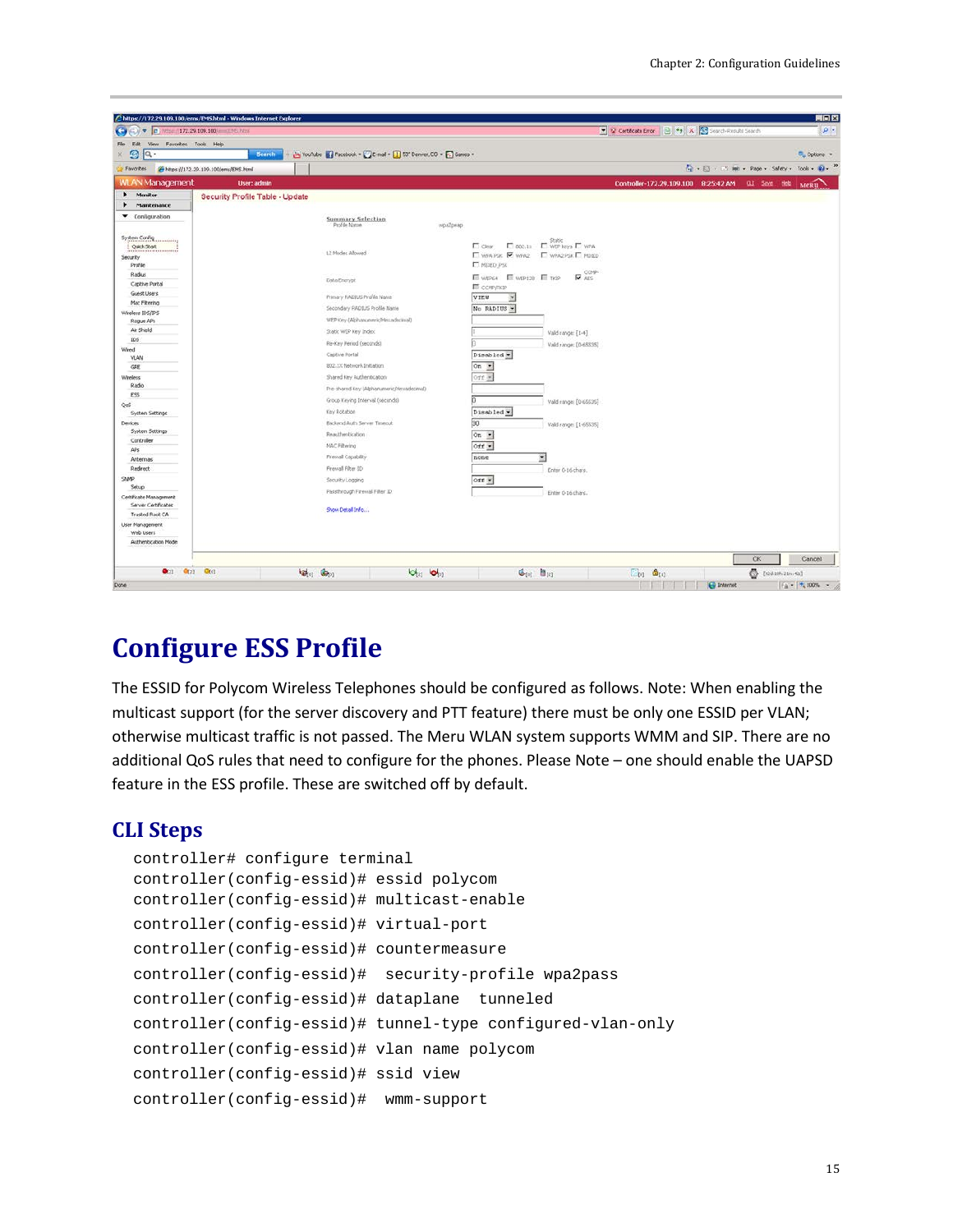```
controller(config-essid)# apsd-support
controller(config-essid)# beacon dtim-period 1
controller(config-essid)# beacon period 100
controller(config-essid)# exit
controller(config)#exit
```
- **1** Navigate to System Config->Quick Start and click on the **ESS Profile** tab.
- **2** Click on **Add**.
- **3** Set Virtual Cell, Virtual Port, WMM Support, and APSD Support to On.
- **4** Set the Tunnel Interface Type to Configured VLAN Only and the VLAN Name to the VLAN name defined above (polycom).
- **5** Set the DTIM Period to 1.
- **6** Click on **OK**.

|                                               | bttps://172.29.109.100/ems/EMS.html - Windows Internet Explorer                             | $-101 \times$                                                                      |
|-----------------------------------------------|---------------------------------------------------------------------------------------------|------------------------------------------------------------------------------------|
| c.<br>Гe                                      | 172.29.109.100                                                                              | V Certificate Error B ++ X S catalyst 1750G<br>$\Omega$ -                          |
| View Favorites Tools Help<br>Edit<br>File:    |                                                                                             |                                                                                    |
| 9a.                                           | YouTube B   Facebook - C E-mail - 37" Denver, CO - D. Games -<br>Search                     | C. Options                                                                         |
| Favorites                                     | BB - Chttps://172.29.109.100/ x Chrfolp172 < Engneering < 5                                 | The Fill - Il met - Page - Safety - Tools - 22 - "                                 |
| <b>x</b> Find: rebecca                        | Previous Next / Options -                                                                   |                                                                                    |
| <b>WLAN Management</b>                        | <b>User: admin</b>                                                                          | Controller-172.29.109.100 12:41:53 AM CLI Stat 1882 MeRU                           |
| <b>F</b> Honitor                              | <b>ESS Profile - Update</b>                                                                 |                                                                                    |
| Maintenance                                   |                                                                                             |                                                                                    |
| <b>v</b> Configuration                        | <b>ESS Profile</b><br><b>ESS-AP Table</b><br><b>Security Profiles</b>                       |                                                                                    |
|                                               |                                                                                             |                                                                                    |
|                                               | Summary Selection                                                                           | $\mathcal{I}$                                                                      |
| System Config                                 | ESS Profile Name                                                                            | view                                                                               |
| Quick Start                                   | <b>SSID</b>                                                                                 | view                                                                               |
| Security<br>Profile                           |                                                                                             |                                                                                    |
| Radius                                        | Security Profile Name                                                                       | wpa2psk -                                                                          |
| Captive Portal                                | Primary RADIUS Accounting Server                                                            | No RADIUS -                                                                        |
| <b>Guest Users</b>                            | Secondary RADIUS Accounting Server                                                          | No RADIUS -                                                                        |
| Mac Filtering                                 | Accounting Interim Interval (seconds)                                                       | 3600<br>Valid range: [600-36000]                                                   |
|                                               |                                                                                             |                                                                                    |
| Wireless IDS/IPS<br>Rogue APs                 | Beacon Interval (moet)                                                                      | 100<br>Valid range: [20-1000]                                                      |
| Air Shield                                    | SSID Broadcast                                                                              | on -                                                                               |
|                                               | Bridging                                                                                    | $\Gamma$ ArFortress $\Gamma$ IPV6<br>AppleTalk                                     |
| <b>IDS</b>                                    | New AP's Join ESS                                                                           | $On -$                                                                             |
| Wired<br>VLAN                                 | Tunnel Interface Type                                                                       | Configured VLAN Only                                                               |
| GRE                                           |                                                                                             | 围                                                                                  |
|                                               | VLAN Name                                                                                   | polycom -                                                                          |
| Wireless<br>Radio                             | <b>GRE Tunnel Profile Name</b>                                                              | No Data for GRE Turinel Profile Name                                               |
|                                               | Allow Multicant Flag                                                                        | On -                                                                               |
| <b>ESS</b>                                    | Sterit Clerit Poling                                                                        | off -                                                                              |
| QoS                                           | Virtual Cell                                                                                | $On -$                                                                             |
| <b>System Settings</b>                        |                                                                                             |                                                                                    |
| Devices                                       | Virtual Port                                                                                | on -                                                                               |
| System Settings                               | WMM Support                                                                                 | $On -$                                                                             |
| Controller                                    | APSD Support                                                                                | on -                                                                               |
| AP <sub>2</sub>                               | DTIM Period (number of beacons)                                                             | Valid range: [1-255]                                                               |
| Antennas                                      | Dataplane Mode                                                                              |                                                                                    |
| Redrect                                       |                                                                                             | Tunneled *                                                                         |
| Steve                                         | AP VLAN Tag                                                                                 | Valid range: [0-9094]                                                              |
| Setup.                                        | AP VLAN Priority                                                                            | orr w                                                                              |
| Certificate Management<br>Server Certificates | Countermeasure                                                                              | On $\bullet$                                                                       |
| Trusted Root CA                               | Multicast MAC Transparency                                                                  | off .                                                                              |
|                                               |                                                                                             |                                                                                    |
| User Management<br>Web Users                  | Band Steering Mode                                                                          | <b>Band Steering Disable</b><br>$\sim$                                             |
| Authentication Mode                           | Band Steering Timeout(seconds)                                                              | 5<br>Valid range: [1-65535]                                                        |
|                                               | B Supported Transmit Rates (Mbps)                                                           | $\overline{M}$ 1Mps $\overline{M}$ 2Mps $\overline{M}$ 5.5Mps $\overline{M}$ 11Mps |
|                                               | B Base Transmit Rates (Mbos)                                                                | E 1Mbps: E 2Mbps E 5.5Mbps R 11Mbps                                                |
|                                               | A Supported Transmit Rates (Mops)                                                           | F 6Mps F 9Mps F 12Mps F 18Mps<br>R 24Mbos R 36Mbos R 48Mbos R 54Mbos               |
|                                               |                                                                                             |                                                                                    |
|                                               |                                                                                             | OK<br>Cancel                                                                       |
|                                               | $\Phi(v)$ $\Phi(v)$ $\Phi(v)$<br>$Q_{\text{eff}}$ $Q_{\text{eff}}$<br><b>Voltage George</b> | $\mathbf{B}_{[0]}$ $\mathbf{B}_{[0]}$<br><b>Copy Copy</b><br>(00d-00h-05mills)     |
|                                               |                                                                                             | C Internet<br>$ \frac{1}{10}  =  \frac{1}{24}100\%$                                |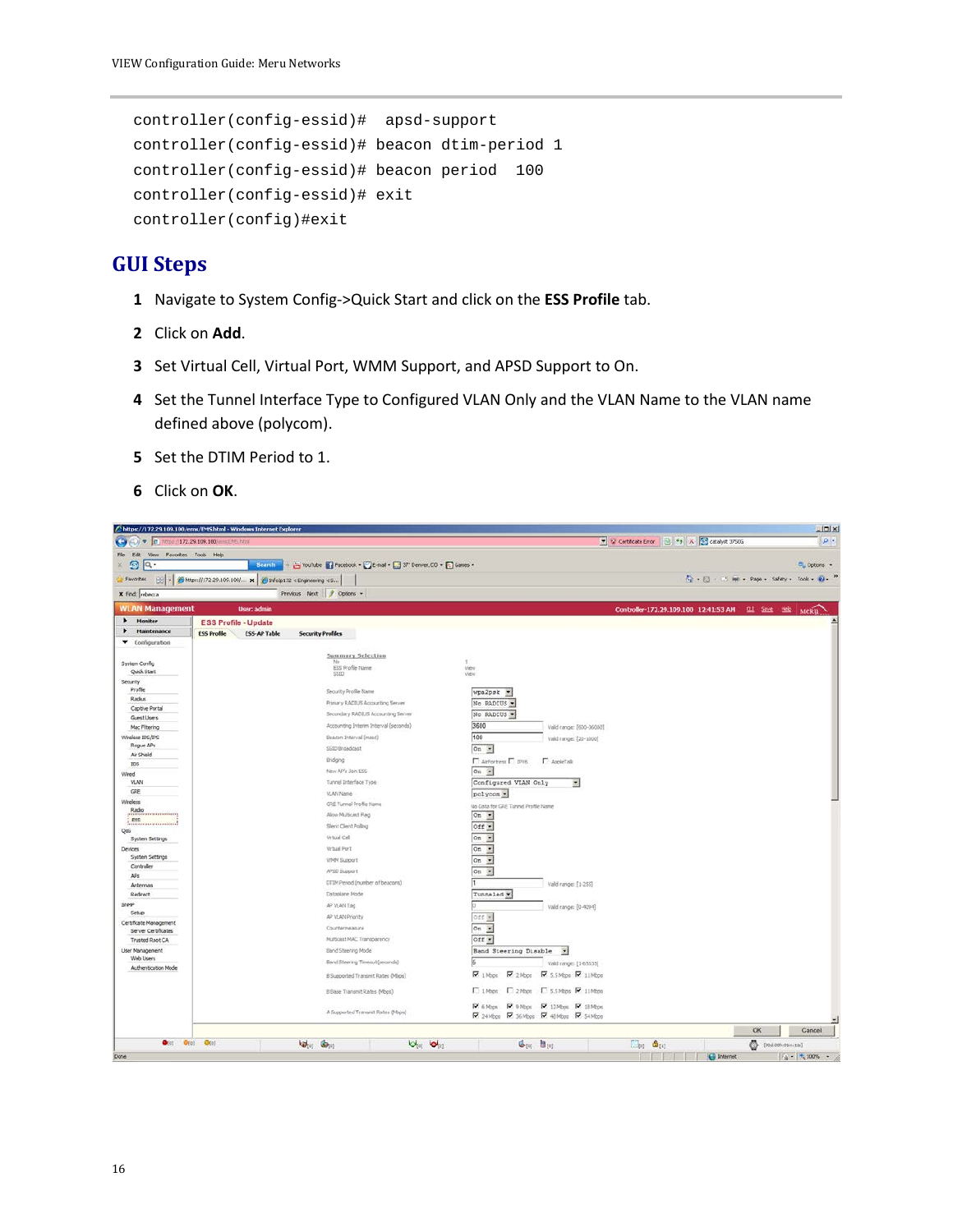## <span id="page-20-0"></span>**Radio Interface Configuration**

The Polycom Wireless Telephones can utilize 802.11a, 802.11b, 802.11g, 802.11bg, 802.11an, or 802.11bgn modes. Additionally, it is recommended to configure the interface for Short Preamble mode.

The AP320s interface 1 supports 802.11b, 802.11g, 802.11bg, and 802.11bgn modes, while interface 2 supports 802.11a and 802.11an modes for the phones.

The following commands are used in order to configure the interface of an AP. In this example, access point 5 is configured for 802.11g operation with Short Preamble and channel width to be 20 MHz.

## **CLI Steps**

```
controller#configure terminal
controller(config-if-802)# interface Dot11Radio 5 1
controller(config-if-802)# rf-mode 802.11g
controller(config-if-802)# preamble-short
controller(config-if-802)# channel 1
controller(config-if-802)# channel-width 20-mhz
controller(config-if-802)# exit
controller#exit
```
- **1** Navigate to Configuration->Wireless->Radio.
- **2** Select the desired radio interface of the connected AP.
- **3** Select the band from the **RF Band Selection** dropdown list.
- **4** Select the Channel Width.
- **5** Set Short Preamble to Off.
- **6** Click on **OK**.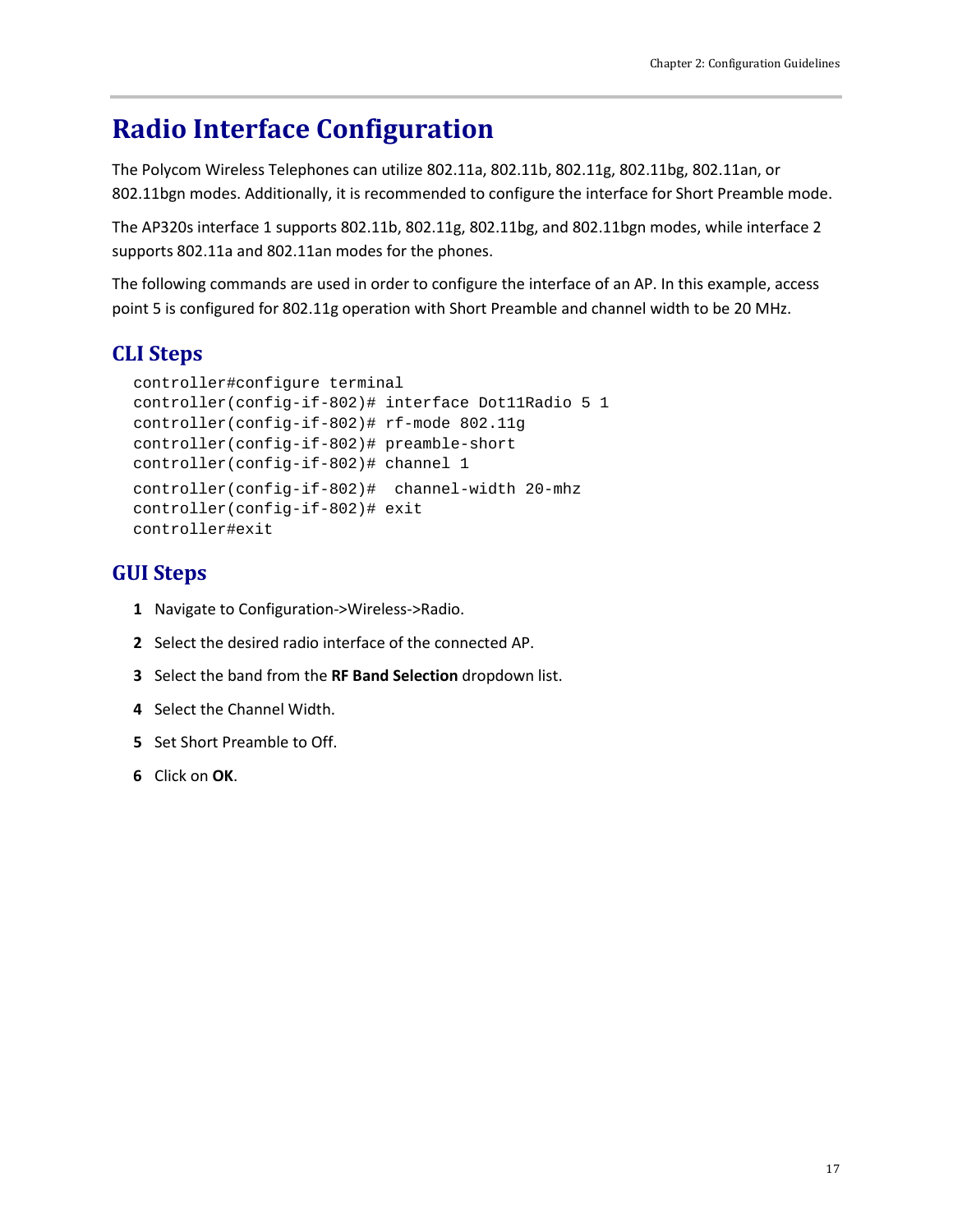| Chttps://172.29.109.100/ems/EMS.html - Windows Internet Explorer                           |                                        |                                                                    |                                                                                |                                                              |                                                                                                  |                          |                                                                                                                                     | $-10x$                                       |
|--------------------------------------------------------------------------------------------|----------------------------------------|--------------------------------------------------------------------|--------------------------------------------------------------------------------|--------------------------------------------------------------|--------------------------------------------------------------------------------------------------|--------------------------|-------------------------------------------------------------------------------------------------------------------------------------|----------------------------------------------|
| $\bigodot$                                                                                 | ● P. Https://172.29.109.100% LLMS.html |                                                                    |                                                                                |                                                              |                                                                                                  |                          | V Certificate Error B ++ X C catalyst 1750G                                                                                         | $\rho$ .                                     |
| File Edit<br>View Favorites Tools Help                                                     |                                        |                                                                    |                                                                                |                                                              |                                                                                                  |                          |                                                                                                                                     |                                              |
| 99.<br>×                                                                                   |                                        | <b>Search</b>                                                      |                                                                                | YouTube   Facebook - C E-mail - 1 51' Denver, CO - 1 Games - |                                                                                                  |                          |                                                                                                                                     | C. Options -                                 |
| Favorites                                                                                  |                                        | Be   -   Chttps://172.29.109.100/ x   C Polycom - SpectraLink 0450 |                                                                                |                                                              |                                                                                                  |                          |                                                                                                                                     | G + El - I imi + Page + Safety + Tools + @ + |
| x Find: cdp                                                                                |                                        |                                                                    | Previous Next / Options -                                                      |                                                              |                                                                                                  |                          |                                                                                                                                     |                                              |
| <b>WLAN Management</b>                                                                     |                                        | <b>User: admin</b>                                                 |                                                                                |                                                              |                                                                                                  |                          | Controller-172.29.109.100 8:46:15 AM GJI Sing 1982 Mcku                                                                             |                                              |
| <b>F</b> Honitor                                                                           |                                        | Wireless Interface Configuration - Update                          |                                                                                |                                                              |                                                                                                  |                          |                                                                                                                                     |                                              |
| <b>F</b> Maintenance                                                                       | <b>Wireless Interface</b>              | <b>Wireless Statistics</b>                                         | <b>Antenna Property</b>                                                        |                                                              |                                                                                                  |                          |                                                                                                                                     |                                              |
| v Configuration                                                                            |                                        |                                                                    |                                                                                |                                                              |                                                                                                  |                          |                                                                                                                                     |                                              |
| System Config<br>Quick Start<br>Security<br>Profile                                        |                                        |                                                                    | Summary Selection<br>1flndex<br>Interface Description<br>Administrative Status |                                                              | $\overline{\mathcal{N}}$<br>T.<br>ieee80211-5-1<br>Enter 0-256 chars.<br>$\overline{\mathbf{x}}$ |                          |                                                                                                                                     |                                              |
| Radus                                                                                      |                                        |                                                                    |                                                                                |                                                              | Up.                                                                                              |                          |                                                                                                                                     |                                              |
| Captive Portal<br><b>Guest Users</b>                                                       |                                        |                                                                    | Channel<br>Short Preamble                                                      |                                                              | $1 - 2$<br>on -                                                                                  |                          |                                                                                                                                     |                                              |
| Mac Filtering                                                                              |                                        |                                                                    | RF Band Selection                                                              |                                                              |                                                                                                  |                          |                                                                                                                                     |                                              |
| Wireless IDS/IPS                                                                           |                                        |                                                                    | Antenna Selection                                                              |                                                              | 802.11g<br>$\overline{\bullet}$<br>Left B                                                        |                          |                                                                                                                                     |                                              |
| Rogue APs                                                                                  |                                        |                                                                    | Transmit Power High(d8m)                                                       |                                                              |                                                                                                  |                          |                                                                                                                                     |                                              |
| Air Shield<br><b>IDS</b>                                                                   |                                        |                                                                    |                                                                                |                                                              |                                                                                                  |                          |                                                                                                                                     |                                              |
| Wired                                                                                      |                                        |                                                                    | AP Mode                                                                        |                                                              | Normal Mode<br>$\overline{\phantom{a}}$                                                          |                          |                                                                                                                                     |                                              |
| <b>VLAN</b>                                                                                |                                        |                                                                    | Protection Mechanism                                                           |                                                              | WMM-style TXOP Protection *                                                                      |                          |                                                                                                                                     |                                              |
| GRE                                                                                        |                                        |                                                                    | <b>Protection Mode</b>                                                         |                                                              | Auto -                                                                                           |                          |                                                                                                                                     |                                              |
| Wireless                                                                                   |                                        |                                                                    | Channel Width                                                                  |                                                              | 20 MHz                                                                                           | $\overline{\mathcal{L}}$ |                                                                                                                                     |                                              |
| Radio                                                                                      |                                        |                                                                    | MIMO Mode                                                                      |                                                              | $2x2 =$                                                                                          |                          |                                                                                                                                     |                                              |
| ESS                                                                                        |                                        |                                                                    | 802.11n only mode                                                              |                                                              | off =                                                                                            |                          |                                                                                                                                     |                                              |
| QoS<br><b>System Settings</b>                                                              |                                        |                                                                    | Virtual Cell                                                                   |                                                              | on *                                                                                             |                          |                                                                                                                                     |                                              |
| Devices<br>System Settings<br>Controller<br>APs:<br>Antennas                               |                                        |                                                                    | Show Detail Info                                                               |                                                              |                                                                                                  |                          |                                                                                                                                     |                                              |
| Redrect                                                                                    |                                        |                                                                    |                                                                                |                                                              |                                                                                                  |                          |                                                                                                                                     |                                              |
| Steve<br>Setup.                                                                            |                                        |                                                                    |                                                                                |                                                              |                                                                                                  |                          |                                                                                                                                     |                                              |
| Certificate Management<br>Server Certificates<br>Trusted Root CA<br><b>User Management</b> |                                        |                                                                    |                                                                                |                                                              |                                                                                                  |                          |                                                                                                                                     |                                              |
| Web Users<br>Authentication Mode                                                           |                                        |                                                                    |                                                                                |                                                              |                                                                                                  |                          |                                                                                                                                     |                                              |
|                                                                                            | $\Phi(v) = \Phi(v) = \Phi(v)$          | <b>Vehal Geral</b>                                                 |                                                                                | $Q_{11}$ $Q_{12}$                                            | $6_{10}$ $8_{11}$                                                                                |                          | <b>Copy Copy</b>                                                                                                                    | OK<br>Cancel<br>[Odiozhi04mi10s]             |
| Done                                                                                       |                                        |                                                                    |                                                                                |                                                              |                                                                                                  |                          | <b>The Contract of Contract of The Contract of The Contract of The Contract of The Contract of The Contract of Th</b><br>C Internet | $ \frac{1}{100} -   + 100\%$ -               |

### **CLI Steps**

Following is a similar example of configuration for 802.11a operation with the Polycom 8020/8030 Wireless Telephones where we configure access point 5 for channel 36 on 802.11a and channel width configuration to be 40 MHz with extension channel to be the one above.

```
controller#configure terminal
controller(config-if-802)# interface Dot11Radio 5 2
controller(config-if-802)# rf-mode 802.11a
controller(config-if-802)# channel 36
controller(config-if-802)# channel-width 40-mhz-extension-channel-above
controller(config-if-802)# exit
controller# exit
```
- **1** Navigate to Configuration->Wireless->Radio.
- **2** Select the desired radio interface of the connected AP.
- **3** Select the band from the **RF Band Selection** dropdown list.
- **4** Select the Channel Width.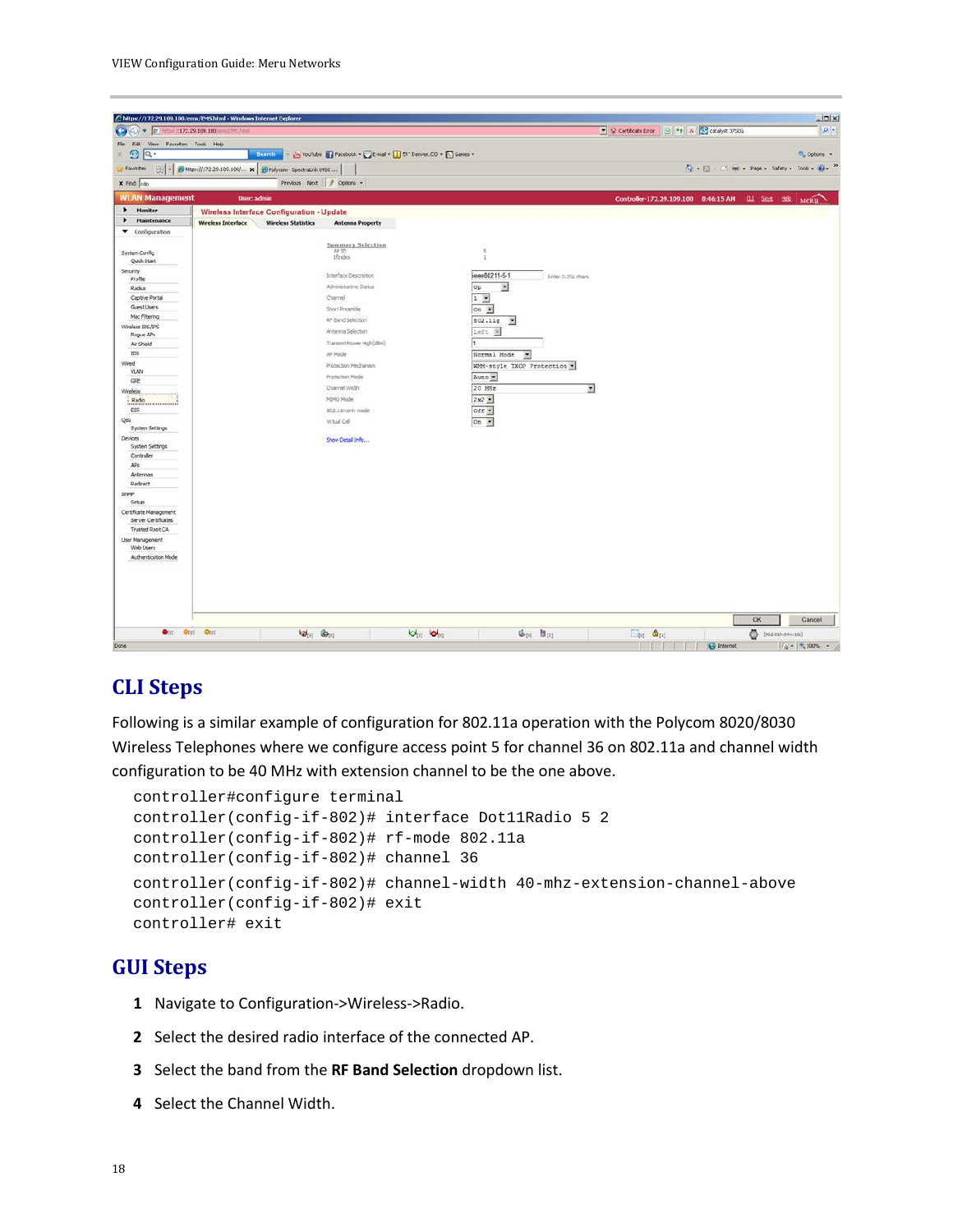#### **5** Click on **OK**.

| C (C) v E may 122 23:09:100 enciritis and<br>Ele Edk Vew Fgvortes Incis Heb<br>$\mathbb{S}$<br>Brande EFschool - CEmai - E 51" Denver, CO - E Ganes +<br>Search | V Geforetino B 4 X Coreye 350<br>ip i                   |
|-----------------------------------------------------------------------------------------------------------------------------------------------------------------|---------------------------------------------------------|
|                                                                                                                                                                 |                                                         |
|                                                                                                                                                                 |                                                         |
|                                                                                                                                                                 | O, opters +                                             |
| 문 - Zhits://17229.109.109 x 2 Holyan - Special N 040<br>Pinorbis                                                                                                | 다 - (2 - 1) mi - Euge - Safety - Tools - (2) - "        |
| Pevins Met / Optors .<br>X Fnt: ct                                                                                                                              |                                                         |
| <b>WLAN Management</b><br>User: admin                                                                                                                           | Controller-172.29.109.100 8:48:05 AM (1) Stat 180 Mercu |
| <b>J</b> Honitor<br>Wireless Interface Configuration - Update                                                                                                   |                                                         |
| <i>I</i> Haintenance<br><b>Wireless Interface</b><br>Wireless Statistics<br><b>Antenna Property</b>                                                             |                                                         |
| <b>T</b> Configuration                                                                                                                                          |                                                         |
| Summary Selection                                                                                                                                               |                                                         |
| ï<br>AP TO<br>System Config<br>ä<br>Iflades:<br>Quickat                                                                                                         |                                                         |
| Security                                                                                                                                                        |                                                         |
| ieee80211-5-2<br>Interface Description<br>Inter 6-256 charg<br>Profile                                                                                          |                                                         |
| Administrative Status<br>圛<br>$\overline{u}$<br>Radus                                                                                                           |                                                         |
| Captive Portal<br>Carrel<br>$36$ $\overline{3}$                                                                                                                 |                                                         |
| Gestlisen<br>orr M<br>StotPremble                                                                                                                               |                                                         |
| <b>Nacilitaring</b><br>RF Band Selection<br>E)<br>802.11a                                                                                                       |                                                         |
| <b>Windess ES/PS</b><br>Anterna Selection<br>Left B<br>Rogue APs                                                                                                |                                                         |
| $\overline{\mathfrak{N}}$<br>Transmit Power High (dBm)<br>Ar Shed                                                                                               |                                                         |
| ms<br>AP Hode<br>Normal Mode<br>Ξ                                                                                                                               |                                                         |
| Vired<br>Piolector Nechanism<br>One-Frame Protection<br>٠                                                                                                       |                                                         |
| <b>YLAN</b><br>Auto <sup>1</sup><br>Protector Mode                                                                                                              |                                                         |
| GRE<br>20 MHz<br>Ξ<br>Cannel Visité                                                                                                                             |                                                         |
| <b>Vireless</b><br><b>MDVO Mode</b><br>$282 -$                                                                                                                  |                                                         |
| Rado<br>ESS<br>BT2.12r only mode                                                                                                                                |                                                         |
| off #<br>QoS                                                                                                                                                    |                                                         |
| $0n - 1$<br>What Cell<br><b>System Settings</b>                                                                                                                 |                                                         |
| Devices<br>Show Detail Info                                                                                                                                     |                                                         |
| System Settings                                                                                                                                                 |                                                         |
| Controller                                                                                                                                                      |                                                         |
| $\frac{324}{3}$                                                                                                                                                 |                                                         |
| Antemas<br>Redrect                                                                                                                                              |                                                         |
| 500                                                                                                                                                             |                                                         |
| Setup                                                                                                                                                           |                                                         |
| Certificate Management                                                                                                                                          |                                                         |
| Server Certificates                                                                                                                                             |                                                         |
| Trusted Root CA                                                                                                                                                 |                                                         |
| <b>User Management</b><br>Web Users                                                                                                                             |                                                         |
| Authentication Mode                                                                                                                                             |                                                         |
|                                                                                                                                                                 |                                                         |
|                                                                                                                                                                 | OK<br>Concel                                            |
| 0 0 0 0 0<br>$\frac{1}{2}$<br>6 <sub>m</sub><br><b>Value Co</b> nt                                                                                              | <b>O</b> (membranch)<br>Em Ord                          |
| Done                                                                                                                                                            | P Internet<br>$r_0 = 1.005 +$                           |



#### Note: Additional details on RF deployment

For additional details on RF deployment please see the Deploying Enterprise-Grade Wi-Fi Telephony white paper and the Best Practices Guide for Deploying Polycom 8020/8030 Wireless Telephones or Best Practices for Deploying Polycom® SpectraLink® 8400 Series Handsets. It is always practice to deploy the APs with an overlapping coverage of at least -60 dBm across the infrastructure for an effective voice solution.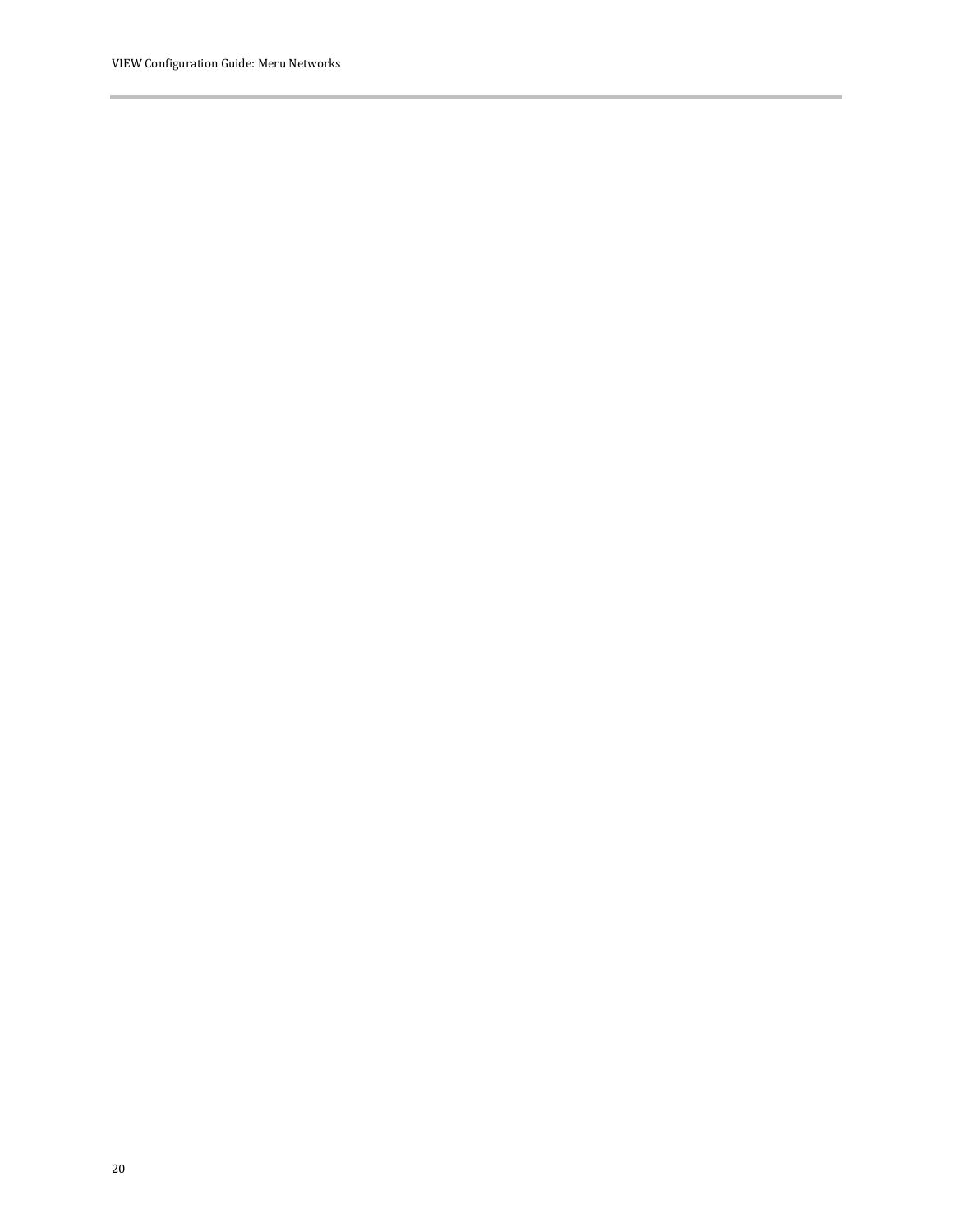# **Chapter 3: TSPEC Configuration**

In version 4.0-SR5, TSPEC is not enabled by default in the Meru Infrastructure. TSPEC parameters are enabled by using a boot script. There are no additional commands that are needed to enable TSPEC.

# <span id="page-24-0"></span>**Define and Upload a Boot Script to Enable WMM Access**

An additional script, tspec.scr, is required in order to enable the TSPEC parameters. The script is run each time the AP's are booted. This script enables TSPEC and other settings to enhance voice quality of service and set the maximum voice call limit. By default the maximum calls is set to 8 for the 2.4 GHz band and 10 for the 5 GHz band.

The bootscript tspec.scr must be downloaded from the Meru Networks support portal.

In the boot script 2 radios will be involved. Radio0 is the 2.4 GHz radio and Radio1 is the 5 GHz radio. By default radio01 and radio11 are used in some of the commands in the boot script. These are virtual radio numbers assigned due to the definition of the SSID. These can change depending on the number of SSID's defined on the controller. *Thus, the bootscript must be edited if the SSID is not the only one defined.*



#### Note: Checking the bootscript

The bootscript must be checked for the need for editing and a system reload whenever new SSID's are defined.



#### Note: Loading the bootscript

The bootscript must be loaded even if access control is not used as it provides important performance tuning.

- **1** To determine the virtual radio number, perform the following:
- **2** Ensure that both radios are online and enabled for an AP using the information from "Configure Radios". Note the AP number.
- **3** Connect using the CLI as described in "Configuring a New Controller Starting from Factory Defaults".
- **4** Type **connect ap n**, where **n** is the AP number noted in step 1. The result will look like the following:

ap 6> vap display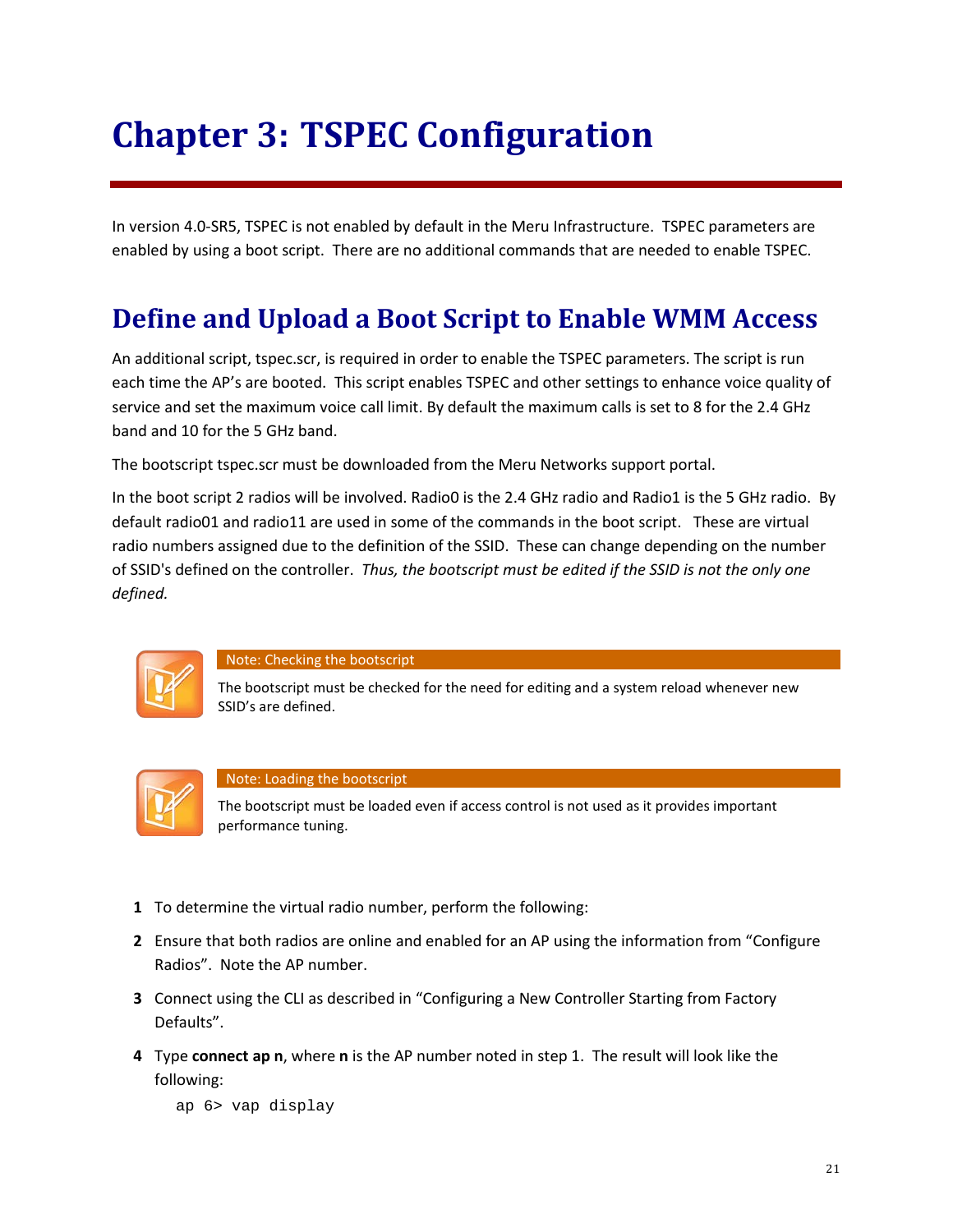| Device | <b>BSSID</b>                          | State Assc PwrS Essid |             |      |
|--------|---------------------------------------|-----------------------|-------------|------|
|        |                                       |                       |             |      |
|        |                                       |                       |             | view |
|        | radio11  00:0c:e6:c1:24:43  RUN  0  0 |                       |             | view |
|        | radio01-1 06:06:01:07:21:3d RUN       |                       | $1 \quad 1$ | view |
|        | radio11-1 06:2c:01:0c:d6:0c RUN       |                       | $1 \quad 1$ | view |

The virtual radios are read from the first and second line of the Device column. In this example, they are "radio01" and "radio11".

- **5** Edit the boot script (tspec.scr) available from the Meru support portal, replacing every use of radio01 and radio11 in the script with the virtual radio identifies found.
- **6** Copy the script into the controller using the following:

```
controller# cd ATS/scripts
controller# copy ftp://ftpuser:ftppasswd@offbox-ip-address/tspec.scr.
controller# configure terminal
controller (config)# boot-script tspec.scr
controller (config)# end
```
This script will set the TSPEC parameters during initialization of all the Access Points during bootup. Once the script is set up the APs will come up with TSPEC parameters all enabled.

## <span id="page-25-0"></span>**Useful AP Level TSPEC Commands**

AP level commands are used to monitor TSPEC related functionalities. The number of supported phone calls per AP is changed using the CLI. TSPEC commands will be integrated into the controller CLI and GUI in future releases.

To use these commands, connect to the CLI using the method described in "Configuring a New Controller Starting from Factory Defaults".

```
controller# connect ap n
ap n> radio tspec radio0/1 show
```
(This shows the details of the bandwidth allocated for different phones. It also shows if TSPEC is enabled by looking at highest available Access Category Mandatory (acm) queue. If highest acm is > 1 TSPEC is disabled. Otherwise, it is enabled. **radio0** indicates the 2.4 GHz radio and **radio1** indicates the 5 GHz radio.)

ap n> radio tspec radio0/1 weightage 10 10 10 70

(This command changes the bandwidth allocation for different access categories. Starting from the left, the values set the percentages for the background, best effort, video, and voice classes of service. Option **radio0** indicates the 2.4 GHz radio and **radio1** indicates the 5 GHz radio.)

```
ap n> dev cmd radio0/1 maxvoicecall <value>
```